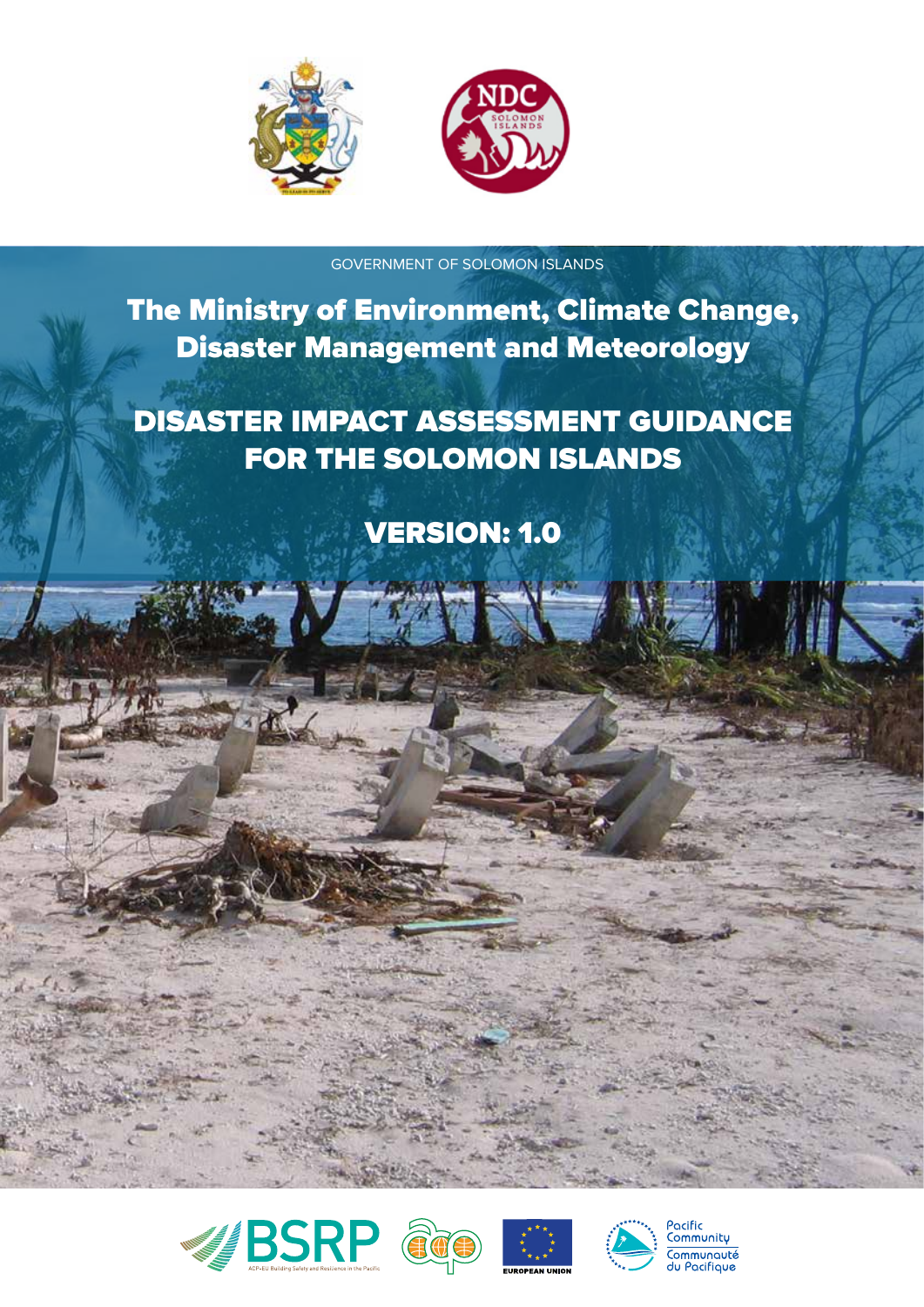#### **Principal Author**

Hotoravu Alenge Principal Operation Officer National Disaster Management Office Ministry of Environment, Climate change, Disaster Management and Meteorology

#### **Editor**

Richard Davil Information Management Specialist

| Version Control: |               |           |
|------------------|---------------|-----------|
| I Version        | NDMO Approved | Published |
| l Version 1      |               |           |

## **Contributors**

- I. The Director and staffs of the National Disaster Management Office (NDMO)
- II. Assessment technical working group members and Sector representatives

III. World Bank Technical Advisor

## **Publisher**

National Disaster Council, Solomon Island Government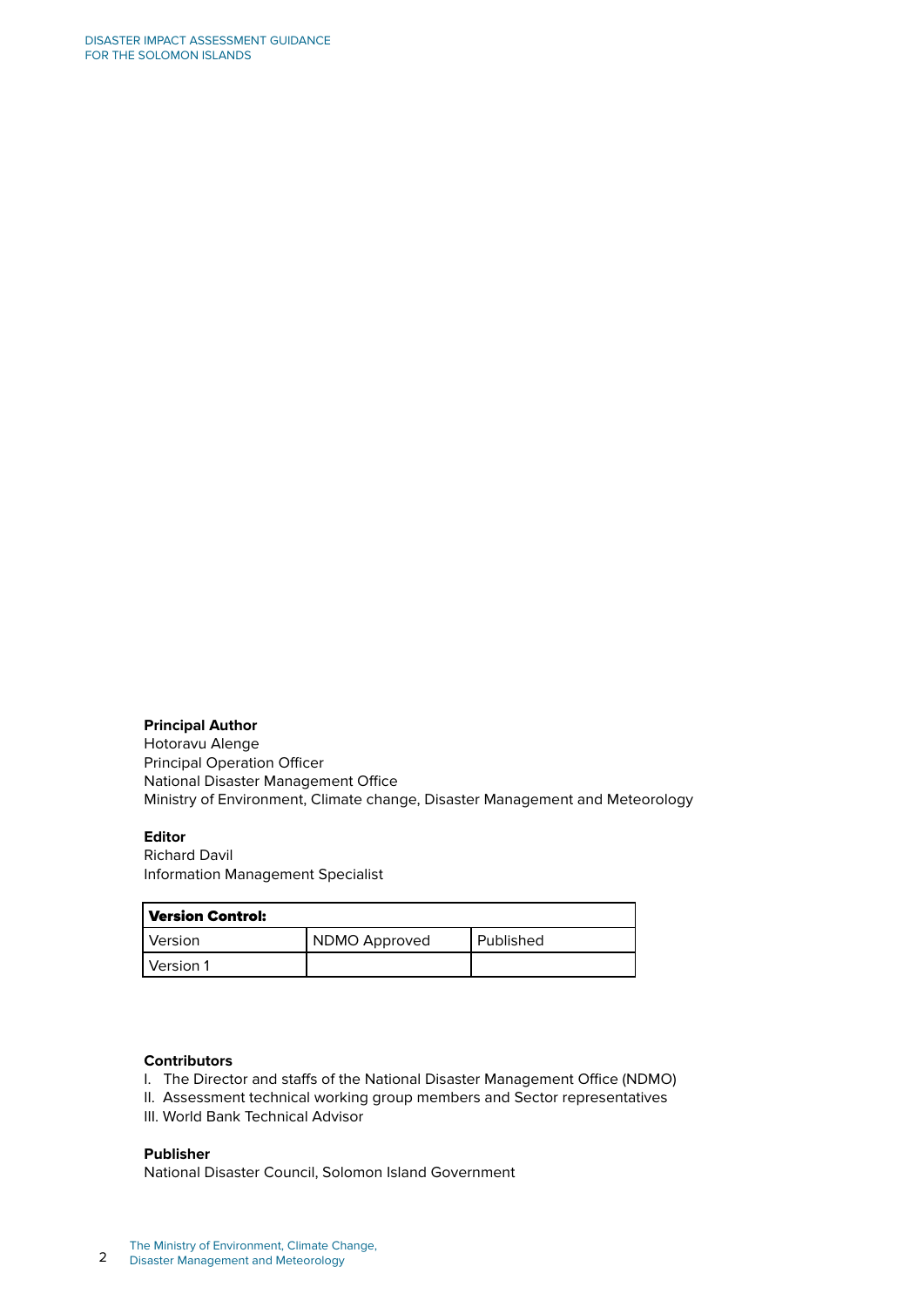## In Partnership with









## Supported by:

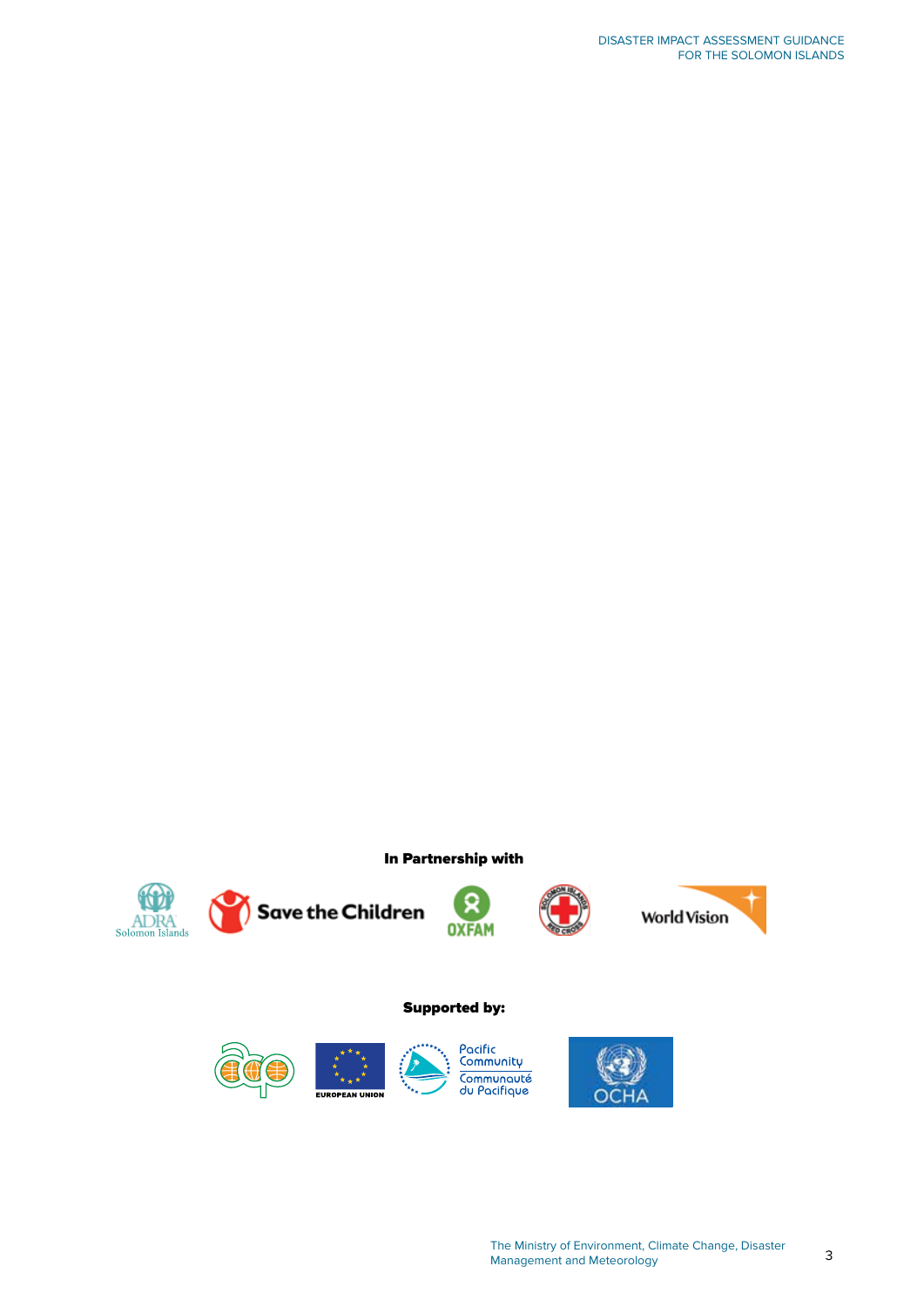# Table of Contents

| <b>ACRONYMS</b><br><b>ACKNOWLEDGEMENT</b><br><b>EXECUTIVE SUMMARY</b><br><b>BACKGROUND</b>                                                                                                                                                                                                                                                                                                                                                                                                                                                                        | 5<br>6<br>7<br>8                                                                                   |
|-------------------------------------------------------------------------------------------------------------------------------------------------------------------------------------------------------------------------------------------------------------------------------------------------------------------------------------------------------------------------------------------------------------------------------------------------------------------------------------------------------------------------------------------------------------------|----------------------------------------------------------------------------------------------------|
| <b>PART ONE: OVERVIEW AND TIMELINE</b><br>1.1: ABOUT THE GUIDANCE<br>1.2: GUIDING PRINCIPLES OF THE ASSESSMENTS.<br>1.3: PURPOSE OF THIS GUIDANCE<br>1.4: SCOPE AND AUDIENCE<br>1.5: WHY COORDINATE ASSESSMENTS?<br>1.6: OVERVIEW OF DIFFERENT STAGES OF ASSESSMENTS<br>1.7: ASSESSMENT PHASES. TIMELINE AND PRODUCTS<br>1.8: PREPAREDNESS FOR ASSESSMENT                                                                                                                                                                                                         | 9<br>9<br>9<br>9<br>10<br>10<br>10<br>11<br>11                                                     |
| <b>PART TWO: ROLES AND RESPONSIBILITES IN ASSESSMENT</b>                                                                                                                                                                                                                                                                                                                                                                                                                                                                                                          | 11                                                                                                 |
| <b>PART THREE: ASSESSMENT PRODUCTS AND REPORTING</b><br>3.1: ASSESSMENT PRODUCTS<br>3.2: ASSESSMENT INFORMATION AND REPORTING FLOW DIAGRAM                                                                                                                                                                                                                                                                                                                                                                                                                        | $12 \overline{ }$<br>$12 \overline{ }$<br>13                                                       |
| <b>PART FOUR: ISO, IDA AND DSA</b><br>4.1 SETTING UP FOR THE ASSESSMENT PROCESS<br>4.1 THE INITIAL SITUATIONAL OVERVIEW (ISO)<br>4.1.1 PURPOSE AND SCOPE<br>4.1.2 PLANNING FOR AN ISO<br>4.1.3 CONDUCTING AN ISO<br>4.2 INITIAL DAMAGE ASSESSMENT (IDA)<br>4.2.1 PURPOSE AND SCOPE<br>4.2.2: PLANNING FOR AN IDA<br>4.2.3: COMMUNICATING THE PLAN<br>4.2.4: IMPLEMENTING THE IDA PLAN<br>4.2.5: ROLES AND FUNCTIONS FOR IDA<br>4.3. DETAILED SECTOR ASSESSMENTS (DSA)<br>4.3.1 PURPOSE AND SCOPE<br>4.3.2 BASIS FOR DSA.<br>5.0 CONCLUSION<br><b>BIBLIOGRAPHY</b> | 13<br>13<br>14<br>14<br>14<br>15<br>17<br>17<br>17<br>17<br>17<br>17<br>18<br>18<br>19<br>19<br>19 |
| <b>ANNEXES</b><br><b>ANNEX 1: ASSESSMENT FORMS.</b><br><b>ANNEX 2: INSTALLATION INSTRUCTION FOR KOBO COLLECT.</b><br><b>ANNEX 3: REPORTING TEMPLATES</b>                                                                                                                                                                                                                                                                                                                                                                                                          | 20<br>20<br>20<br>20                                                                               |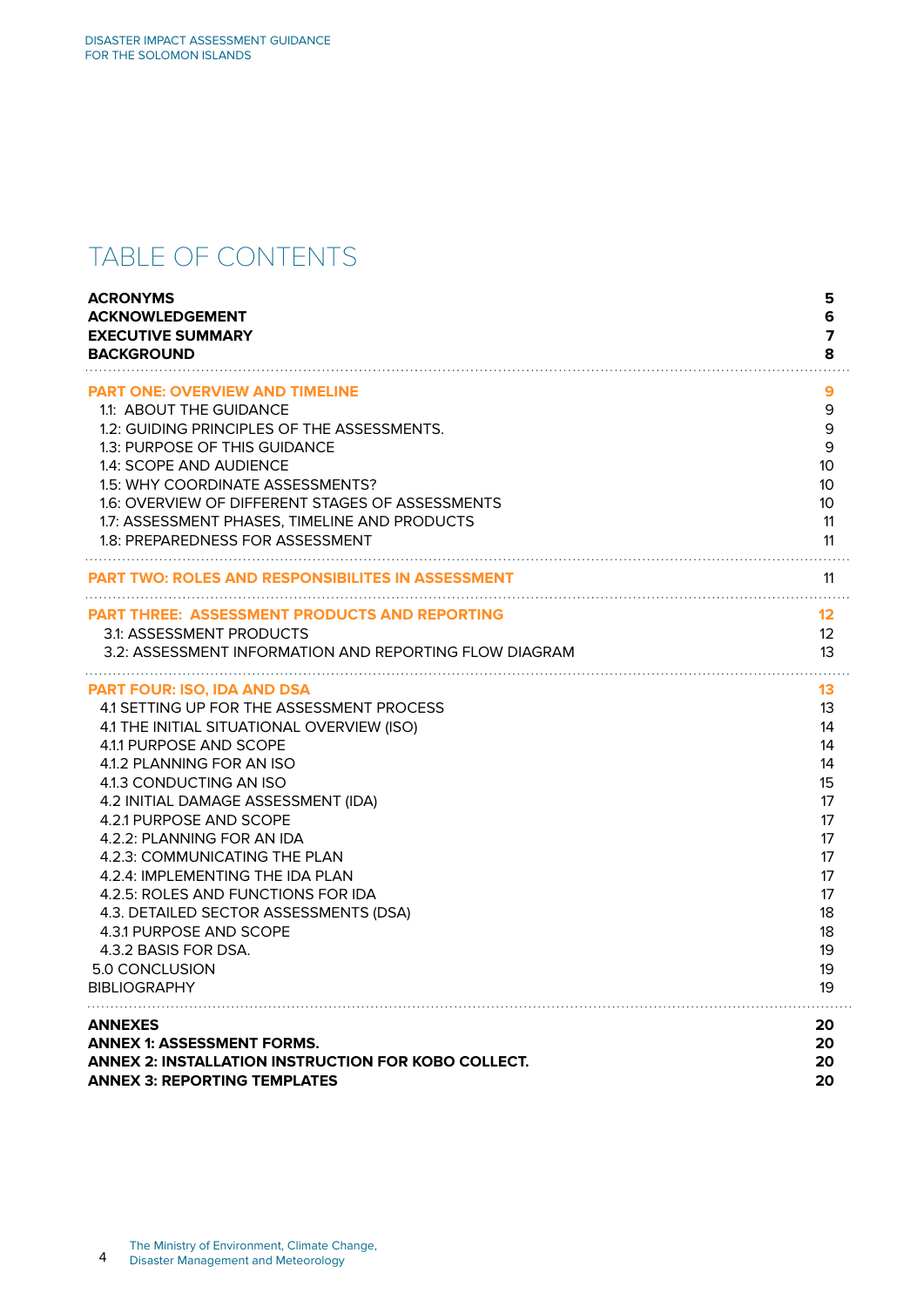## ACRONYMS

| <b>AIMFT</b>  | Assessment and Information Management Function Team |
|---------------|-----------------------------------------------------|
| <b>DIMS</b>   | <b>Disaster Information Management System</b>       |
| <b>DRR</b>    | <b>Disaster Risk Reduction</b>                      |
| <b>DSA</b>    | <b>Detail Sector Assessment</b>                     |
| <b>HAP</b>    | Humanitarian Action Plan                            |
| <b>IASC</b>   | Inter-Agency Standing committee                     |
| <b>IDA</b>    | Initial Damage Assessment                           |
| IM            | <b>Information Management</b>                       |
| <b>INGO</b>   | International Non-Government Organisation           |
| <b>ISO</b>    | <b>Initial Situation Overview</b>                   |
| <b>MIRA</b>   | Multi-agency Initial Rapid Assessment               |
| <b>NDC</b>    | National Disaster Council                           |
| <b>NDMO</b>   | National Disaster Management Office                 |
| N-DOC         | National Disaster Operations Committee              |
| N-DM Plan     | National Disaster Management Plan                   |
| <b>NEOC</b>   | National Emergency Operation Centre                 |
| <b>NEOCFT</b> | National Emergency Operation Centre Function Team   |
| <b>NERT</b>   | National Emergency Response Team                    |
| <b>NFI</b>    | Non Food Item                                       |
| <b>NGO</b>    | Non-Government Organisation                         |
| <b>PDC</b>    | <b>Provincial Disaster Committee</b>                |
| <b>PDMO</b>   | Provincial Disaster Management Office               |
| <b>PDNA</b>   | Post Disaster Needs Assessment                      |
| P-DOC         | <b>Provincial Disaster Operation Committee</b>      |
| <b>PEOC</b>   | Provincial Emergency Operation Centre               |
| <b>PERT</b>   | Provincial Emergency Response Team                  |
| <b>PHP</b>    | Pacific Humanitarian Program                        |
| <b>PIR</b>    | Past Information Review                             |
| <b>SIG</b>    | Solomon Island Government                           |
| <b>SIRC</b>   | <b>Solomon Island Red Cross</b>                     |
| Sitrep        | <b>Situation Report</b>                             |
| <b>TWG</b>    | <b>Technical Working Group</b>                      |
| <b>VDRC</b>   | Village Disaster Risk Committee                     |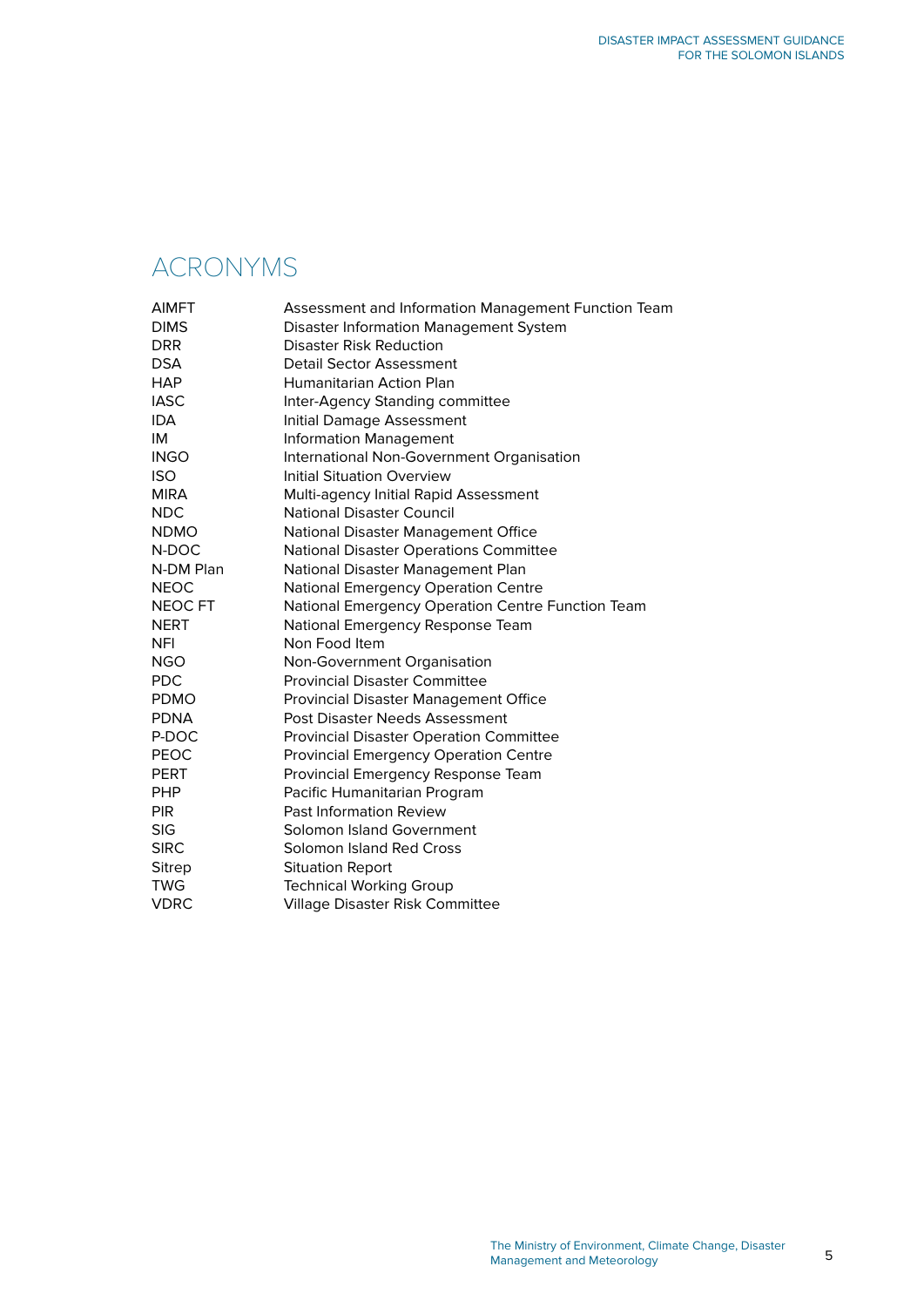# ACKNOWLEDGEMENT

The National Disaster Council wishes to acknowledge the following organisations and individualswho rendered their efforts and support in developing this manual.

- 1. The Pacific Community Building Safety and Resilience Project(SPC/BSRP) funding by the European Union
- 2. UNOCHA Pacific for their technical guidance in developing the manual
- 3. The National Technical Working Group(NTWG) for the technical input and guidance in developing the manual
- 4. World Bank funded Technical Advisor for the day to day guidance and development of the manual
- 5. Government agencies for their technical contribution
- 6. NGOs and Red Cross for their contribution
- 7. The National Disaster Management Office(NDMO) staffs
- 8. The NDMO operations units for the write-up and commitment
- 9. Other organisations and individuals who are consulted in the development of this Assessment manual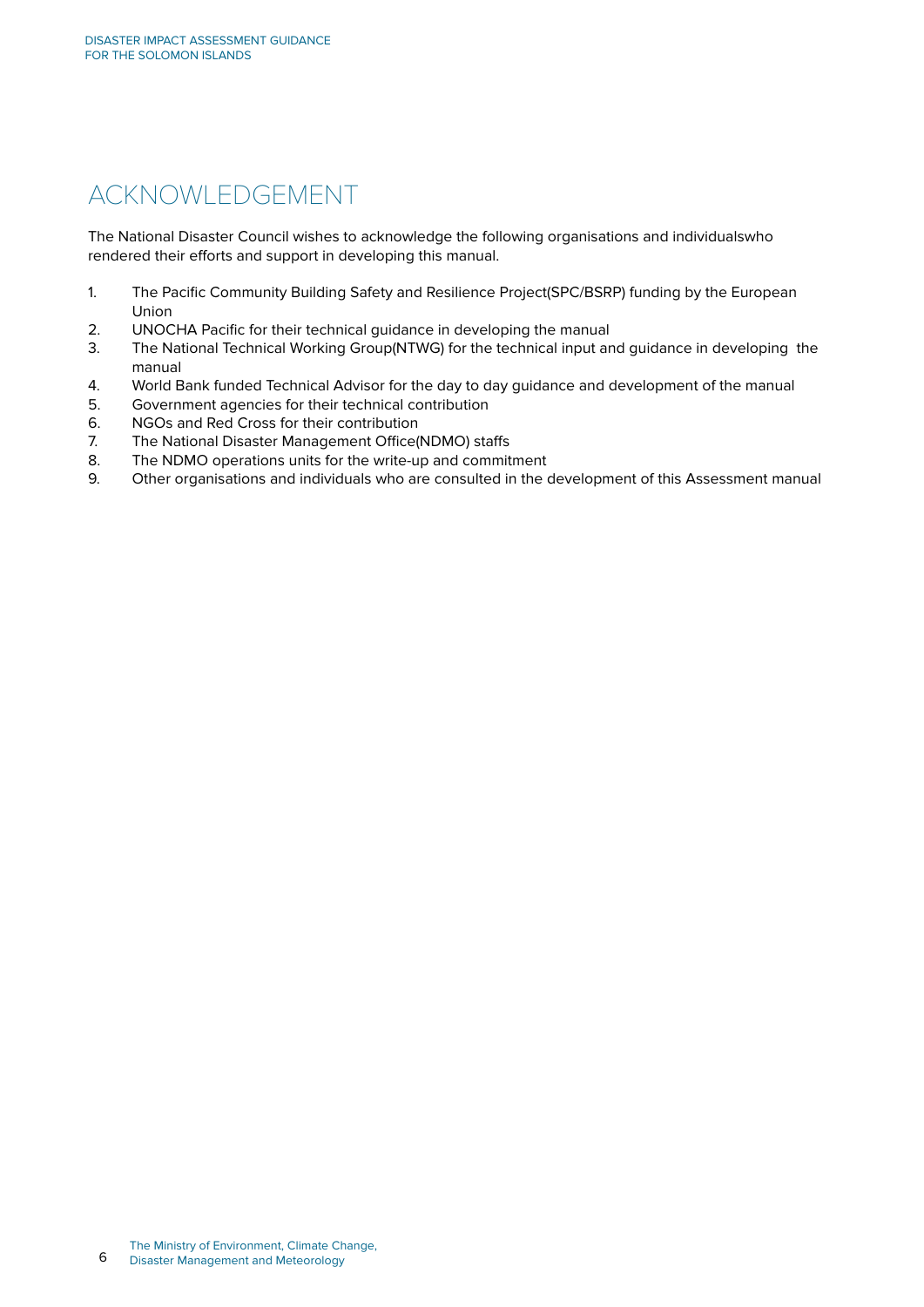## EXECUTIVE SUMMARY

Lessons learnt from past disasters in the Solomon Islands, have highlighted a need for improved data management, information sharing and coordinated assessments. Uncoordinated assessments, duplicated information, and conflicting data sets; resulted in an unclear understanding of the situation, hampering effective decision making during responses.

These lessons learnt have driven the National Disaster Management Office to produce a standard assessment and information management process. The process encompasses all local, national and international actors with a presence during a disaster. This process is intended to meet the needs identified above.

The overall purpose of the guidance is to outline the assessment process during an onset of a disaster. Highlighting the timeframes, roles & responsibilities, tools, and products produced. The timeframe for the assessment is divided into three phases from the first 72 hours to several weeks after the disaster. The tools used included secondary data reviews, Kobo toolbox and GIS mapping. These tools support the production of several key documents, namely the initial situation overview (first 72 hours), the initial damage assessment (within the first two weeks) and the detailed sector assessment (in the third and fourth week). These products are designed to inform decisionmaking and response. This enables Solomon Islands Government (SIG) to lead the response, supported by other agencies and partners. While avoiding dependence on external agencies.

Timely, accurate and meaningful information is central to assessment process and in turn the national disaster response procedures.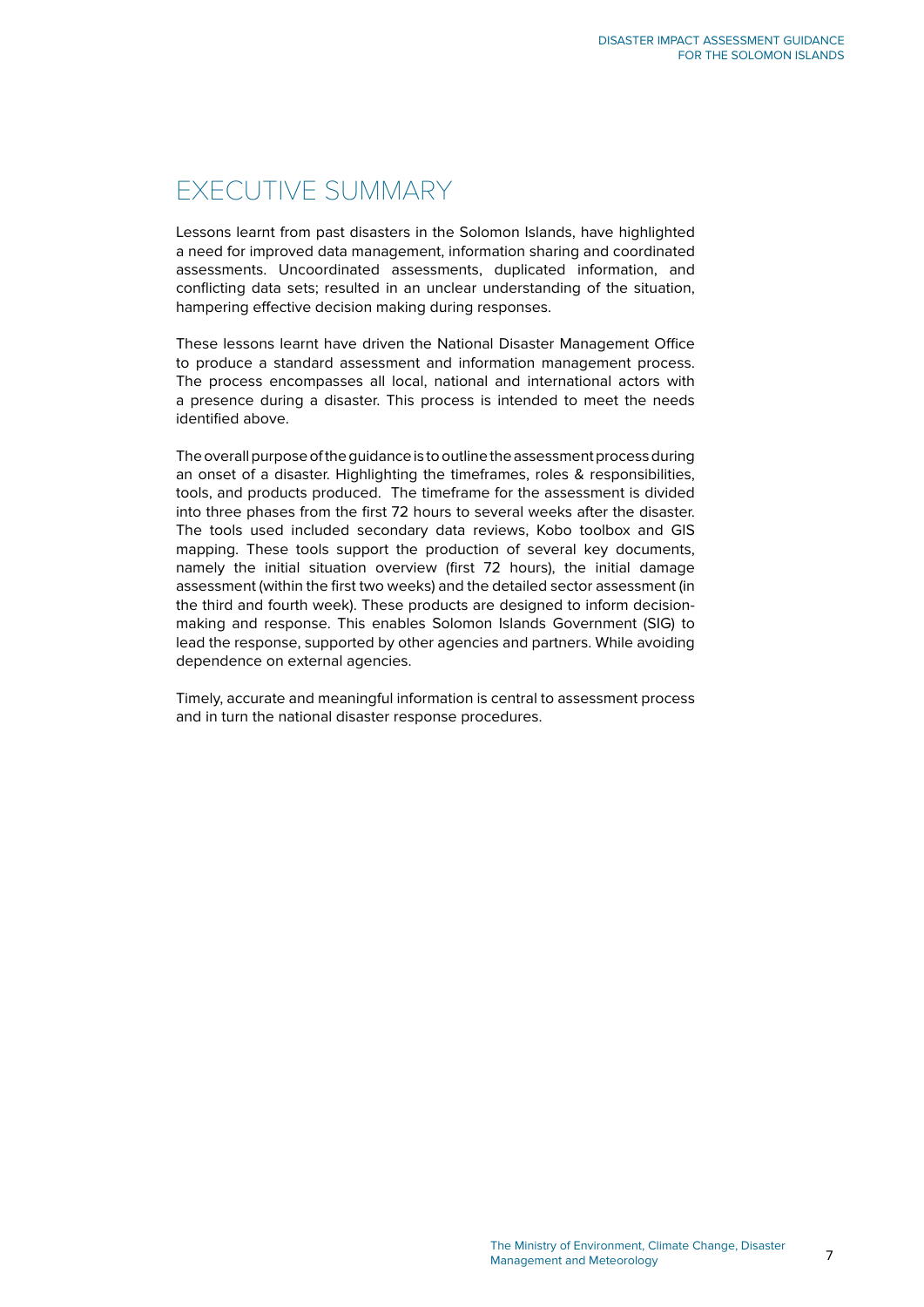# BACKGROUND

The Solomon Islands is a large,dispersed archipelago comprised of six main islands (Guadalcanal, Malaita, Makira, Isabel, Choiseul, and New Georgia) and approximately 1,000 smaller islands. With a land area of 28,450 square kilometres, the Solomon Islands consists mainly of mountainous, heavily forested, volcanic islands and a few low-lying coral atolls, extending over 1,450 kilometres in a southeast direction in the western Pacific.

The countries location in the western Pacific places it in the tracks of tropical cyclones.The Solomon Islands are also influence byEl Niño and La Niña cycles, which bring increased risks of droughts and floods, respectively. Furthermore climate change threatens to exacerbate the risks posed from tropical cyclones .

World Risk Report (2017) ranked the Solomon Islands the  $6<sup>th</sup>$  highest country in the worldfor natural hazards risk. It's exposed to a wide range of geophysical, hydrological, and climatic hazards, also including volcanic eruptions, earthquakes, tsunamis and landslides. Over the past ten years there have been six major natural disasters (two earthquakes - one with an associated tsunami - and four tropical cyclones) directly impacting well over 100,000 people and causing more than 100 fatalities.

The April 2007 earthquake and tsunami impacted both Western and Choiseul provinces. Fifty-two people died, and 6,000 buildings (including homes, schools and hospitals) were damaged or destroyed. The cost of reconstruction from that disaster was estimated at around US\$100 million or 80% of the national recurrent budget.

The Solomon Islands is expected to incur, on average, US\$20.5 million per year in losses due to earthquakes and tropical cyclones. In the next 50 years, the Solomon Islands has a 50% chance of experiencing a loss exceeding US\$240 million and casualties exceeding1,600. Furthermore there's 10% chance of experiencing a loss exceeding US\$530 million, with casualties exceeding 4,600 (PACRAFI, 2015).

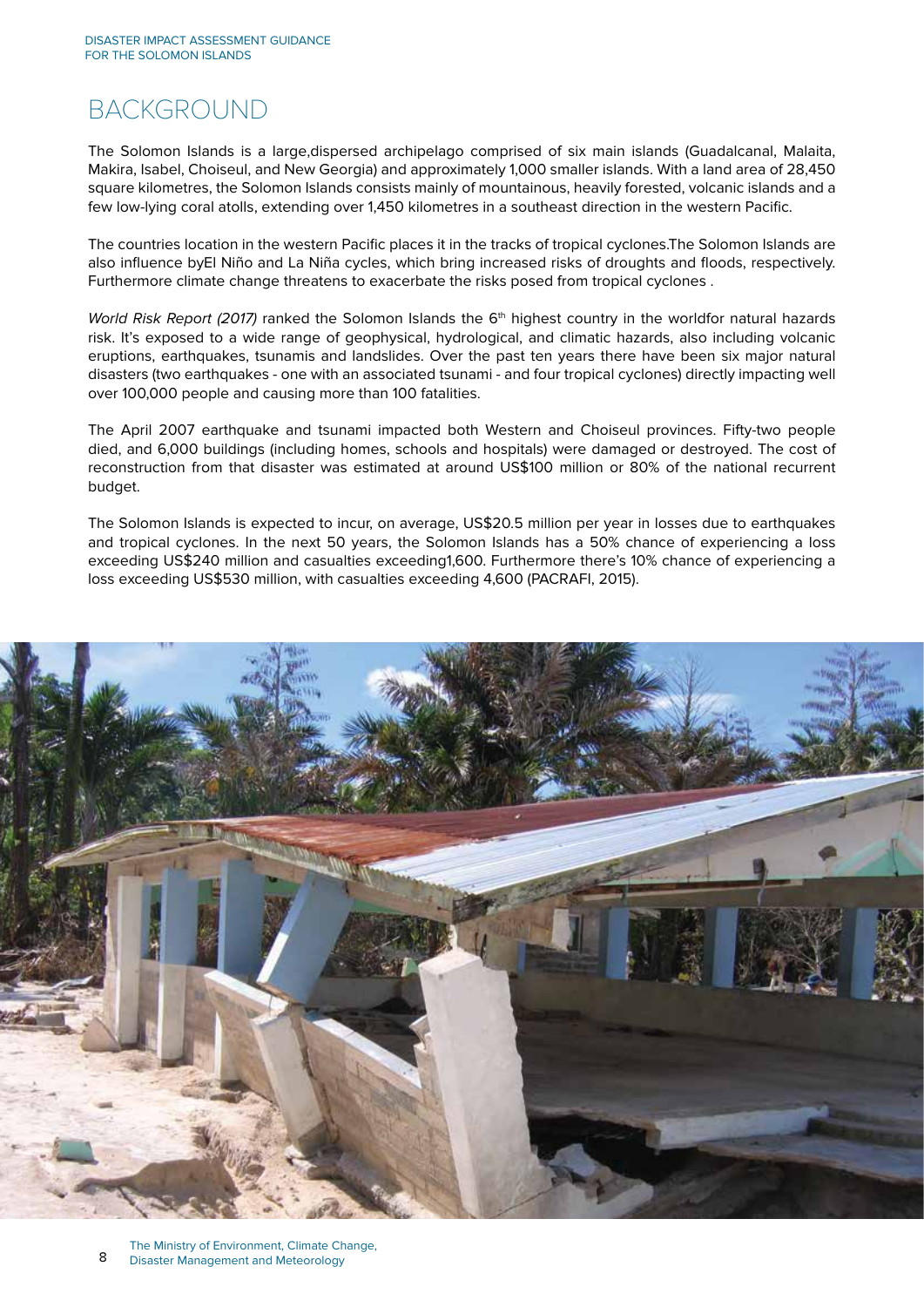## PART ONE: OVERVIEW AND TIMELINE

## 1.1: ABOUT THE MANUAL

In times of disaster it is difficult to process largeamounts of information quickly and correctly;cognitive overload and confusion arise, leading to costly delays and errors.This Operational Guidance promotes a coordinated and disciplined approach to assessments, in order to build the common picture of the impacts of disaster in a timely manner.

This guidance is divided into four parts:

Part One: Overview and timeline- Consists of the principle, purpose, scope and structures and functions of the NEOC AIM Functional Team.

Part Two: Assessment Set-up and Activation – Outlines activation process and the actual set up for the assessment process.

Part Three: Assessment Reporting and products - Outlines the different assessment products and the reporting structure of the disaster assessment.

Part Four: The ISO, IDA and DSA – Outlines the details of different assessment types, this includes purpose, scope drivers, functions and roles and responsibilities of the Initial Situation overview (ISO), Initial Damage Assessment (IDA) and Detailed Sector Assessment (DSA).

### 1.2: Guiding principles of the assessments

The fundamental principles by which the assessment guidance is formulated are:

- a) **Supporting Self-help and avoiding dependency** Assessment design and implementation must support affected people and avoid individuals becoming dependent. Community participation must be encouraged through collaboration and partnership.
- b) **Timeliness**  Collecting and analysing information in a timely manner is vital. This guidance highlights the importance of timely implementation of assessment in order to achieve dynamic outputs for timely response.
- c) **Information sharing** Information sharing is critical in disaster assessment process. National and Provincial government agencies, Communities, Private Sectors and other responding agencies must share information in order to the build the picture of the impacts of disaster.
- d) **Making judgements** Proper judgement with limited information is paramount to identify impacts and priority for action. Every piece of information needs to be judged without bias.
- e) **Multi-agency**  The assessmentprocess encourages multi-agency working. Processes for the involvement and coordination of SIG agencies, Provincial Government, NGOs and partners are included.

### 1.3: Purpose of this guidance

This document was developed with the intention to:

- • Set out a standard assessment procedure for disaster responders, this includes the SIG/N-DOC/N-DOC sector committees/NEOC/P-DOC/P-DOC sector committees/ PEOC and other local and international humanitarian responders.
- To better conduct assessment and provide reliable information for informed decision-making and response planning.
- Toguide the implementation of the ISO, IDA and DSA, with clear roles andresponsibilities at each level.

#### 1.4: SCOPE AND AUDIENCE

The guidance is designed to encourage a time bound approach to disaster assessment and clearly outline the purposes and functions ofthe different phases inthe required stages of the Disaster assessment.

The intended users of the guidance are SIG/N-DOC/N-DOC sector committees/ NEOC/ P-DOC/ P-DOC sector committees/ PEOC and other local and international humanitarian responders and community leaders.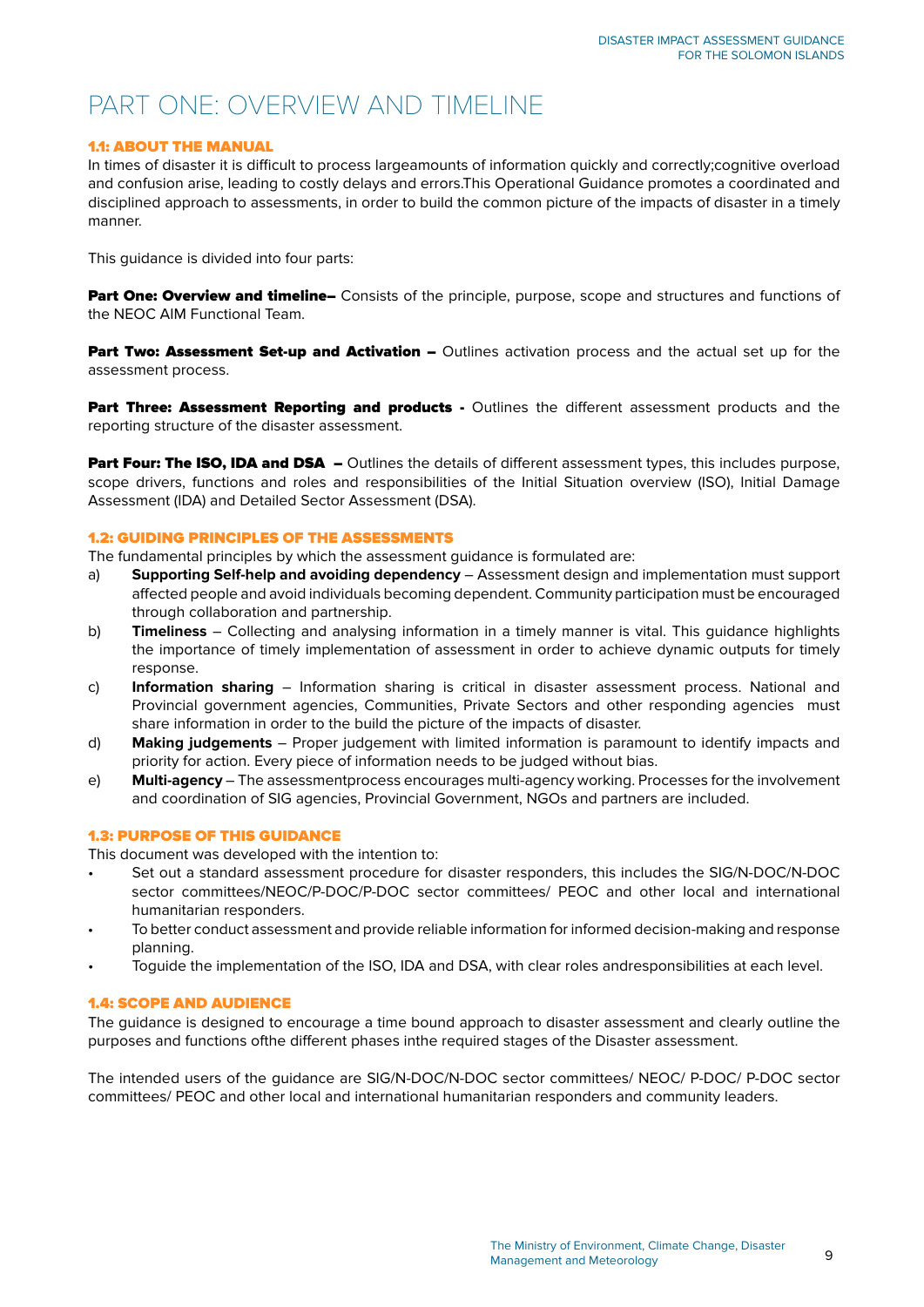## 1.5: WHY COORDINATE ASSESSMENTS?

The benefits are enormous if organizations coordinate assessments and use shared information management systems. In particular, the coordination of assessments is crucial in ensuring solid inter-sectoral analysis - and therefore better decision-making and planning during disasters.

The purpose of coordinating assessments is to:

- Recognize government leadership in the process
- • Promote inter-agency partnership and collaboration
- Build a timely picture of the scope and scale of the disaster impacts
- Establish an understanding of the priority needs from an integrated perspective;
- Provide for sector committees and agencies to analyse and decide on the most appropriate strategies to support affected the communities;
- Make efficient use of the resources and reduce duplication of efforts
- To quide donor funding;

The benefits of such a process are to:

- Promote country level assessment preparedness
- Reduce assessment fatique
- • Identify gaps with greater precision
- Ensure consistency between and within sector committees
- Encourage coordination in preparedness and response
- Support and shared monitoring processes

#### 1.6: Overview of different stages of assessments

**INITIAL SITUATION OVERVIEW (ISO) -** An Initial Situation Overviewis the first assessmentto identify the scope and scale of the impacts within the first 72 hours of an emergencies. This will be conducted by the NEOC assessment and Information Management function team. Information will be consolidatedfrom the N-DOC sector committees, P-DOC sector Committees, PEOC,Humanitarian partners and the communities

**INITIAL DAMAGE ASSESSMENT -** This assessment will be undertaken at the Provincial level, coordinated and supported from the National level; it will bring together the P-DOCsector committees and NGOs using the standardized methodology for data collection, collation, processing and analysis of information. The assessment will be completed two weeks after the ISO, and is intended to set out a credible picture of the impacts, to inform on-going decision-making and response planning.

**DETAILED SECTOR ASSESSMENT (DSA) -** The DSA is carried out to obtain a more detailed and accurate evaluation of the damage and needs of each sector committees, together with the economic cost of loss. Typically this is carried out after the IDA and can last two to four weeks. A detailed sector assessment will be conducted by sectors, coordinated through the N-DOC withthe support from local and external cluster arrangements.This assessment will be conducted by persons with detailed technical knowledge of each of the specific sector committees (e.g. engineers, architects, economists, agricultural extension officers, health sector professionals). The DSA will lead into recovery planning.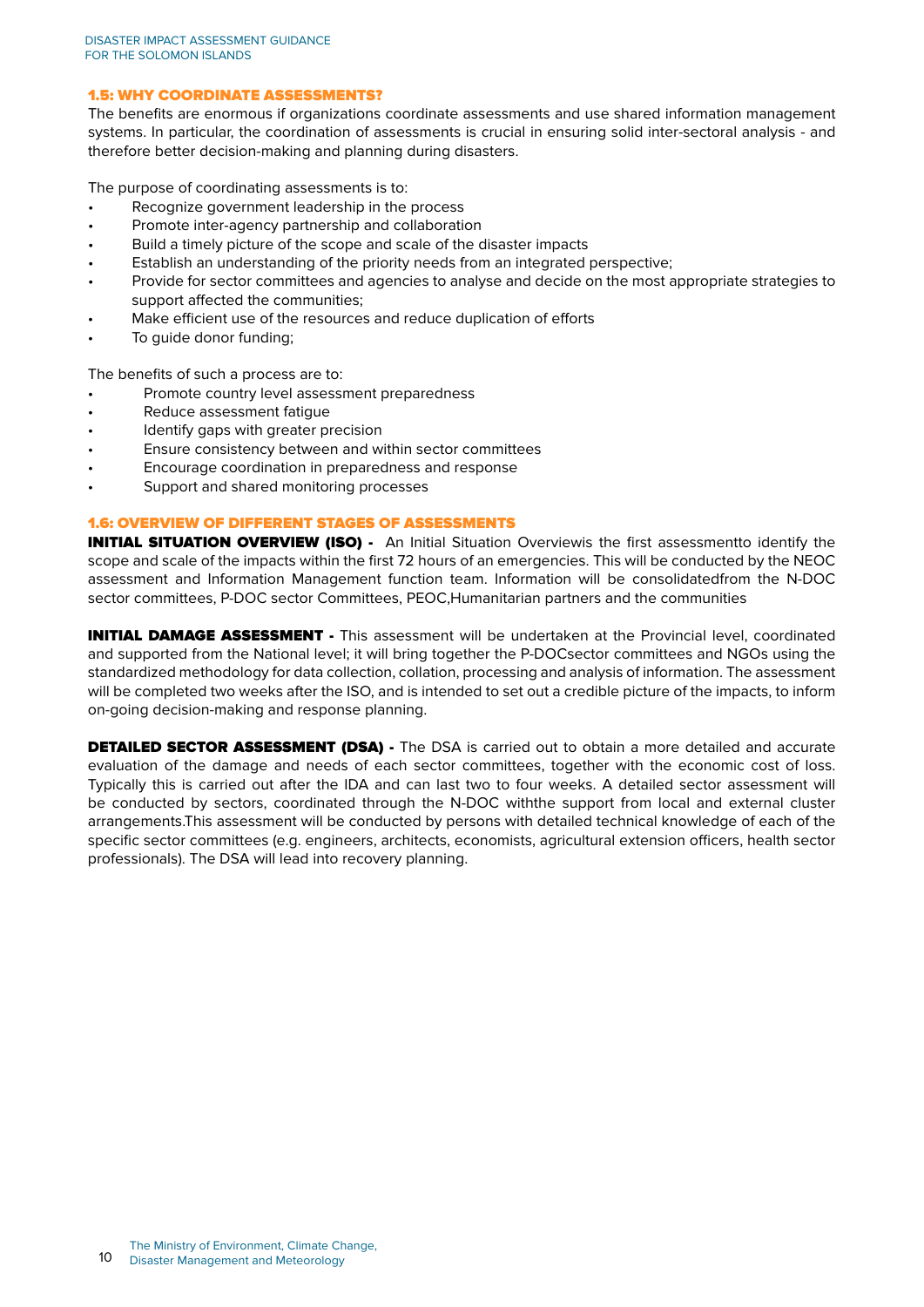

## 1.7: Assessment phases, Timeline and Products

*Figure 1: Assessment Phases, Timeline and Products*

### 1.7: Assessment phases, Timeline and Products

Depicted above is the assessment stages and timeframe. The timings are guidance and can differ for hazards. In the case of a slow onset disaster, timings depend on the early warning arrangements and their triggers.

#### 1.8: PREPAREDNESS FOR ASSESSMENT

In peace-time, preparing for assessment is as important activity that strengthens the identification of needs during the event a disaster.

N-DOC and P-DOC sector committees, NEOC and PEOC including other stakeholders who have a role in assessment are expected to prepare for assessments. Preparedness activities include;

- Training and capacity building of the NERT and PERT team in Disaster impact assessment including regular exercises
- Secondary data collection and sharing
- Capacity building for leadership skills in Assessment coordination
- Update and review assessment tools and processes following lesson learn from previous disasters and or exercises

# PART TWO: ROLES AND RESPONSIBILITIES IN ASSESSMENT

Every stakeholders and partner agency, who have roles in the National Disaster Management Plan 2017, have roles in assessment process.To ensure a common picture of the impact of disaster can be accurately and effectively created. As such, below are the roles and responsibilities of each agency and committee for each stage of the disaster cycle. However, other roles can be tasked depending on the needs that may arise.

| <b>Agencies/</b><br><b>Committees</b> | <b>Roles and Responsibilities in Assessment</b>                                                                                                                                                                                                                                                                                                                                                                                                                                                                                                                                                                                                                                                                                          |
|---------------------------------------|------------------------------------------------------------------------------------------------------------------------------------------------------------------------------------------------------------------------------------------------------------------------------------------------------------------------------------------------------------------------------------------------------------------------------------------------------------------------------------------------------------------------------------------------------------------------------------------------------------------------------------------------------------------------------------------------------------------------------------------|
| 2.1: N-DOC Sector<br>Committees       | • Ensure that Secondary data and information is readily available to be used during<br>assessment<br>• Ensure that identified assessment personals are trained and capable in conducting<br>different types of assessments<br>• Ensure that selected personnel are trained and capable of conducting assessment<br>analysis<br>• Ensure that Detail Sector Assessment forms and methodologies are prepared and<br>provide training to identified personnel<br>. Ensure that assessment is activated and information are provided to the NEOC<br>• Ensure different N-DOC sector committees are communicating with Provincial<br>counterparts during an assessment<br>• Other responsibilities that is feasible depending on the context. |
| 2.2: P-DOC Sector<br>Committees       | • Ensure that focal person for assessment is identified in relevant P-DOC sector committees<br>• Provide useful information and data to relevant N-DOC sector committees in peace time<br>• Identified personnel that are trained in assessment<br>• Participate in the PEOC assessment planning and mobilization<br>• Ensure effective communications with all relevant committees and stakeholders                                                                                                                                                                                                                                                                                                                                     |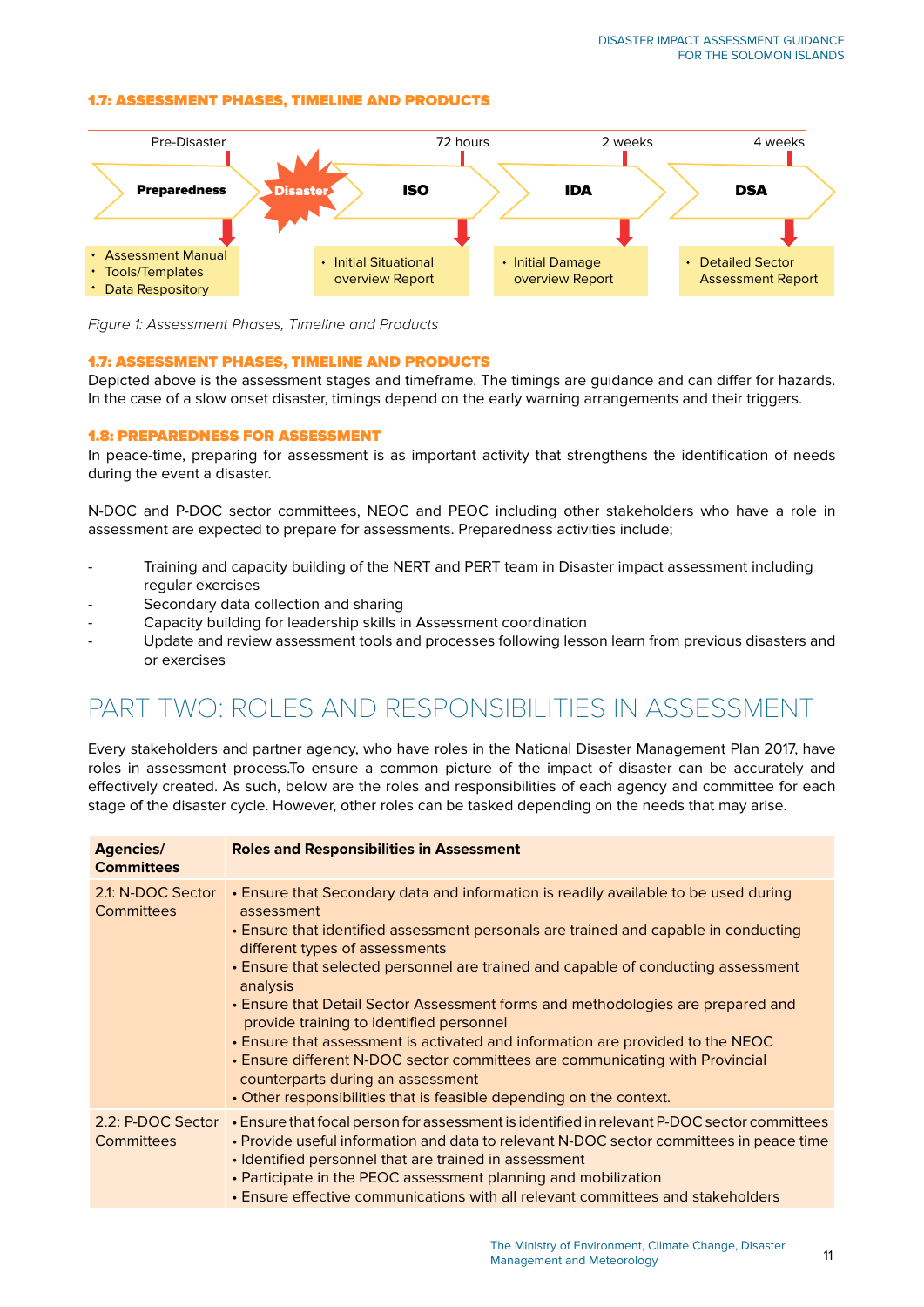|                                                         | • Ensure that each P-DOC sector committee are activated and provide information to<br>build a common picture of the impacts of the disaster<br>• Provide relevant information and data for recovery planning<br>• Ensure all tools and equipment for assessment are tested and in good conditions<br>• Ensure that the NERT and PERT are fully trained and capable of conducting disaster<br>impact assessment<br>• Ensure that Common operational datasets and Function datasets are regularly updated<br>• Ensure that personnel are trained in assessment analysis<br>• Ensure that the AIM wantoks are active and have the relevant capacity and capability in<br>disaster assessment<br>• Ensure that assessment forms are regularly checked and updated if necessary<br>• Strengthens the capacity of PEOC assessment teams by provision of relevant training<br>including equipment and tools |
|---------------------------------------------------------|------------------------------------------------------------------------------------------------------------------------------------------------------------------------------------------------------------------------------------------------------------------------------------------------------------------------------------------------------------------------------------------------------------------------------------------------------------------------------------------------------------------------------------------------------------------------------------------------------------------------------------------------------------------------------------------------------------------------------------------------------------------------------------------------------------------------------------------------------------------------------------------------------|
| 2.4: Provincial<br>Emergency<br><b>Operation Centre</b> | • Ensure that identified personnel are provide with training and knowledge to coordinate<br>assessment<br>• Ensure that the PERT is capable in conducting assessment and analysis<br>• Ensure to provide timely information and data to the NEOC and N-DOC sector Committee<br>and the P-DOC Sector committees<br>• Coordinate the implementation of the Initial Damage assessment process<br>• Support the implementation of the Detail Sector Assessments<br>• Ensure that information is provided for recovery planning                                                                                                                                                                                                                                                                                                                                                                           |
| 2.5: Royal<br><b>Solomon Island</b><br>Police force.    | • Ensure the Provincial Police are supporting the disaster assessment through provision<br>of information to the PEOC or NEOC form different internal information sources<br>• Support the deployment of Assessment by provision of required assets<br>• Ensure that identified officers are trained in the disaster assessment process.                                                                                                                                                                                                                                                                                                                                                                                                                                                                                                                                                             |
| 2.6: Institutional<br>and Private<br><b>Sectors</b>     | • Provision of necessary support in the implementation of the disaster impact<br>assessment                                                                                                                                                                                                                                                                                                                                                                                                                                                                                                                                                                                                                                                                                                                                                                                                          |
| 2.7: International<br>partners and<br>agencies.         | • Ensure that personnel are trained on the Disaster assessment standards for the<br><b>Solomon Islands</b><br>• Support the implementation of disaster impact assessment through the PEOC, NEOC<br>or N-DOC and P-DOC sector committees<br>• Support in capacity development and training                                                                                                                                                                                                                                                                                                                                                                                                                                                                                                                                                                                                            |
| 2.8: Communities.                                       | • Ensure that all relevant information needed by NEOC is provided<br>• Provide specialist sectoral advice and guidance to ISO and IDA process.<br>• Readily available to support the implementation of the disaster impact assessment                                                                                                                                                                                                                                                                                                                                                                                                                                                                                                                                                                                                                                                                |

## PART THREE: ASSESSMENT PRODUCTS AND REPORTING

## 3.1: ASSESSMENT PRODUCTS

3.1.1: INITIAL SITUATIONAL OVERVIEW (ISO) REPORT – This product must be delivered within the first 72hour of a disaster.The ISOwill outline the scope and scale of the Disaster, based on secondary data review process, to inform decision-makers and support decisions making in the initial response.

3.1.2: INITIAL DAMAGE ASSESSMENT REPORT(IDA) - This product will be issued at day Fourteen (14) after the Disaster. This document intends to provide a credible picture of the disaster impacts and response recommendation to inform ongoing response and response planning.Maps showing the affected areas will be produced to support and informed relevant assessment products including joint analysis by N-DOC and P-DOC Sector Committees.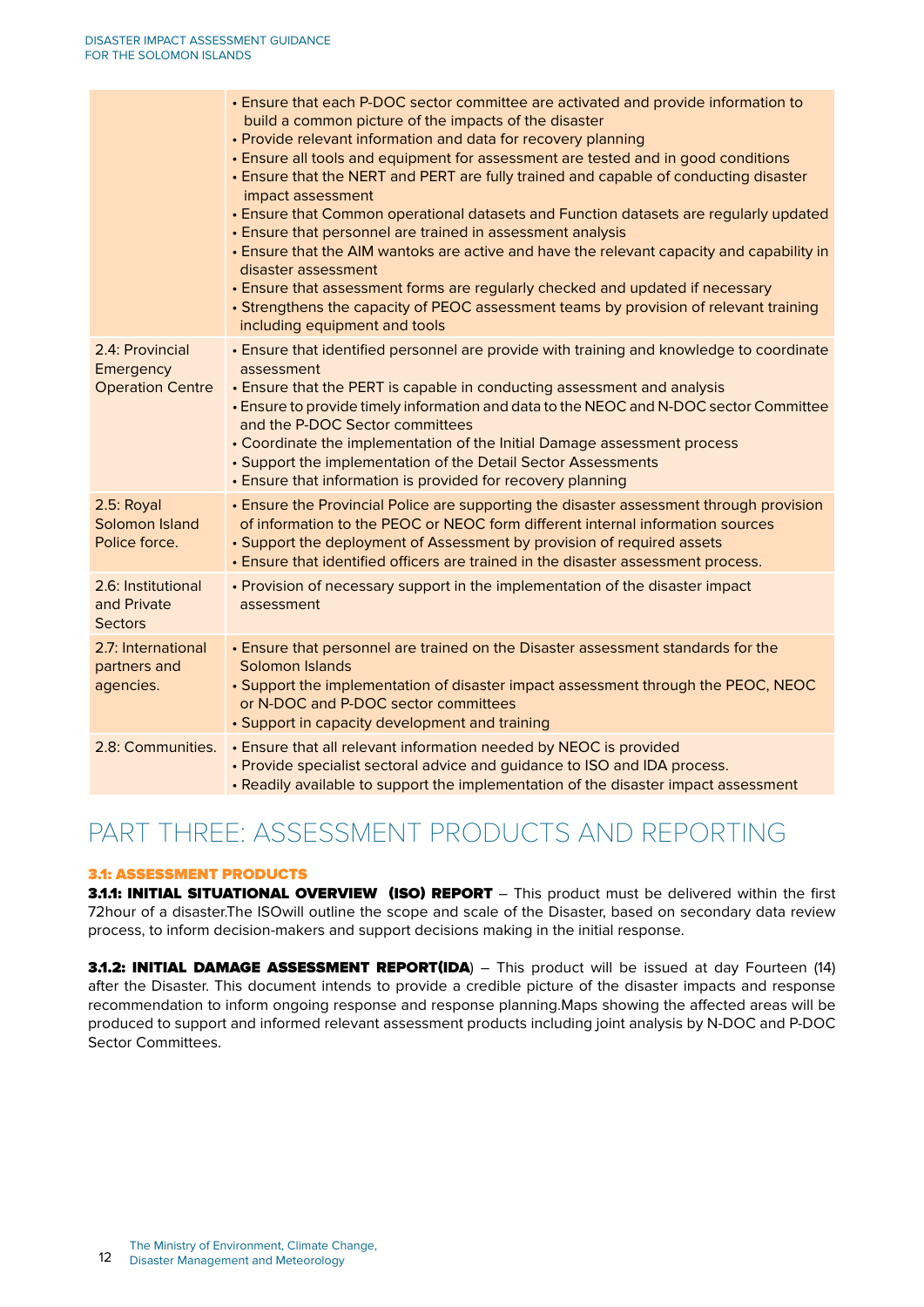#### 3.2: ASSESSMENT INFORMATION AND REPORTING FLOW DIAGRAM



Provincial Emergency Response Teams (PERT) are required to directly reports to the Provincial Emergency Operation Centre during deployments.However, P-DOC sector committee representatives can report to their respective sectorsif needed.

All information collected will be submitted to the NEOC assessment and information function team for collation and analysis.

PEOCs are required to submit to the NEOC assessment function teamdailyProvincial Situational update at the end of every day during the first 14 days. This report will cover the last 24 hours,in case of any flash message; this can conveyed immediately for action. The PEOC is also responsible to report to their Provincial Disaster Council(PDC) regarding unfolding situation aftermath the disaster.

The NEOC assessment/IM function team is the main hub to analyse all assessment information and produce outputs accordingly. The final products will be presented to the NDOC through the NEOC management team. These products can be widely shared to all responders upon approval from the N-DOC chair

## PART four: ISO, IDA AND DSA

### 4.1 SETTING UP FOR THE ASSESSMENT PROCESS

The setting-up for disaster assessment is fundamental to ensure assessment are conducted efficiently and effectively. This is a physical set-up;

- a) To make sure that all relevant disaster assessments and information management toolsrequired are in place, and
- b) To identify target of the disaster assessment.

Below are the guides in setting up for an Assessment both at the National and Provincial level. This should be coordinated by the assessment and information management team leader at the National level and the Provincial Disaster Officer at the provincial level.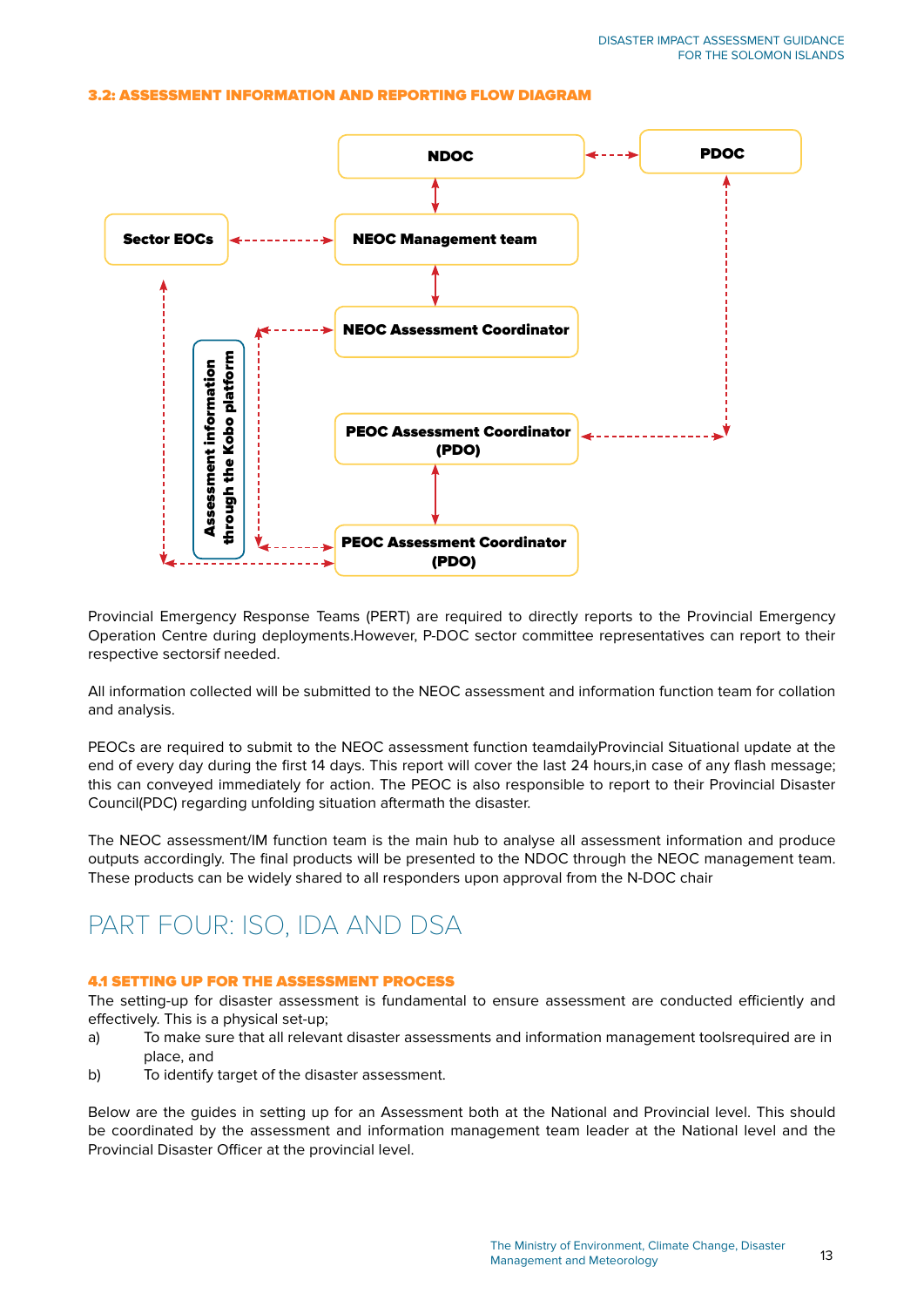| <b>Levels</b>                                       | <b>Checklist</b>                                                                                                                                                                                                                                                                                                                                                                                                                                                                                                                                                                                                                                                                                                                                                                                                          |
|-----------------------------------------------------|---------------------------------------------------------------------------------------------------------------------------------------------------------------------------------------------------------------------------------------------------------------------------------------------------------------------------------------------------------------------------------------------------------------------------------------------------------------------------------------------------------------------------------------------------------------------------------------------------------------------------------------------------------------------------------------------------------------------------------------------------------------------------------------------------------------------------|
| NEOC ASSESSMENT/IM<br><b>FUNCTION TEAM</b>          | I. The Assessment team leader must make sure that the communication team<br>within the operation function team is functional and activated to support the<br>assessment process<br>II. The assessment team leader mustensure that all functions within the Assessment/<br>IM function team are fully staffed and are ready to undertake respective roles and<br>responsibilities<br>III. Ensure that the Kobo tool is operational, the database is operational, and<br>assessment forms are readily available<br>IV. Ensure that assessment plan of action is developed and made known to<br>everyone<br>V. Launch or call-up the Kobo assessment form for collection of impact information<br>(See Annex 1 for details)<br>VI. Activate information sources from PEOC, Police, Sectors, NGOs, churches (if<br>necessary) |
| <b>PEOC</b>                                         | I. Ensures that the PEOC adequately set-up and resourced to enable the<br>implementation of the assessment process at the Provincial level<br>II. Makes sure people who have roles in the assessment process are informed and<br>are available<br>III. Sets-up communication tools and activate information sources<br>IV. Activate the Provincial Information sources<br>V. Regally check assessment forms (Kobo) and make sure they are operational.<br>VI. Activate people who have role in assessment and provide brief as per the<br>assessment plan of actions                                                                                                                                                                                                                                                      |
| <b>Wantoks</b><br><b>AIM</b><br>responding agencies | other I. Are expected to activate their data and information collection process<br>II. share findings to the NEOC assessment function team in a timely manner.                                                                                                                                                                                                                                                                                                                                                                                                                                                                                                                                                                                                                                                            |

## 4.1 THE INITIAL SITUATIONAL OVERVIEW (ISO)

Upon the activation of the NEOC, due to an imminent threat or possible threat to the Solomon Island, the NEOC assessment/IM function team will also beactivated. The ISO is intended to be the best possible statement of the extent and severity (Scope and scale) of the impacts within the first 72 hours of a disaster.

The ISO is mainly informed by available a). Secondary information,b). Findings from fly over or ground survey and, c). Findings from a phone conversation from identified reliable community informants(through the NDMO communication unit or from the Provincial Emergency Operation Centre)

## 4.1.1 PURPOSE AND SCOPE

**Table 2:** Purpose, timeline and resources for ISO

Purpose To identify the scope and scale of the event and impacts, to:

- a. Inform the initial response, initiating rescue efforts, emergency relief and emergency health careand restoring access.
- b. Inform the IDA process.

Timeline First 72 hours(3 Days)

Resources NDC, SIG sectors, NDMO,PEOC, Provincial Government, NGOs and Red Cross

## 4.1.2 PLANNING FOR AN ISO

In consultation with the NEOC planning function unit, these are the areas to be considered to effectively planfor the ISO.

- i. Clear priority and outputs
- ii. Allocate task to NEOC assessment function team and ensure all NEOC functional teams support the ISO process
- iii. Identify the locationthat will be sample for the ISO
- iv. Agree on the reporting time to situational updates to inform the sitrep
- v. Identify information sources and established the scope of and the extent of a fly-over or rapid ground survey
- vi. Clearly identify and allocate resources for ISO

These criteria must be documented on an assessment concept of operation that will be approved by the disaster coordinator through the NEOC management team and will be shared with the PEOC, sectors and NGOs.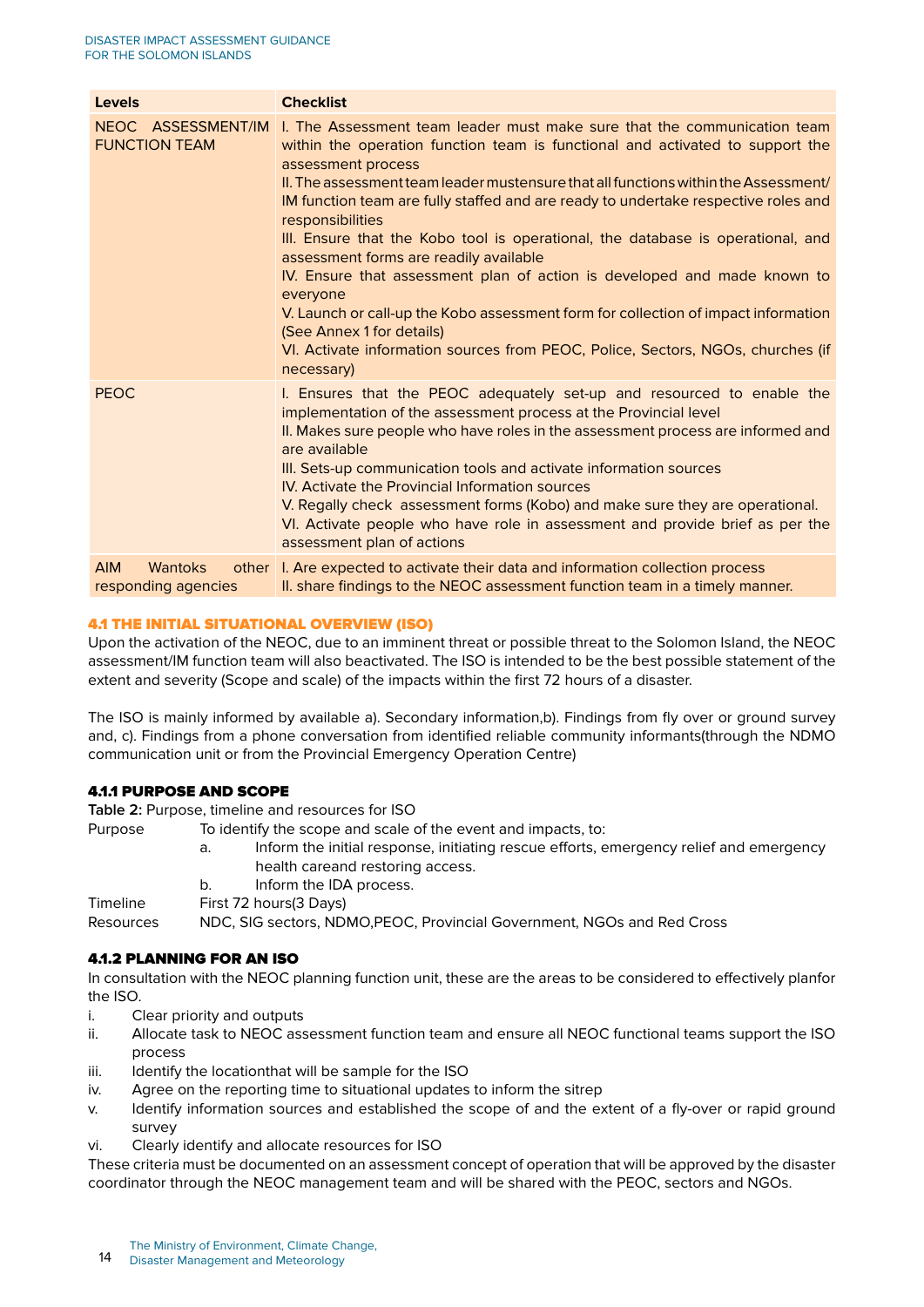## 4.1.3 CONDUCTING AN ISO

Below is the step-by step actions by roles needed to producethe situational update and the ISO. The ISO process is a collective process by sector committees committees and provincial networks in building the picture of the scope and scale of the disaster.

## Conducting the Secondary Data Analysis

The Secondary Data analysis will be conducted by the Assessment analysis team using existing secondary data such as past disaster reports, Population statistics, risk and vulnerability information and other valuable information sources that can be used.

**Table 3:** Roles in secondary data review and Primary Information collection and secondary data review

| <b>Roles</b>                                                                                                               | Who                                                                                                    |
|----------------------------------------------------------------------------------------------------------------------------|--------------------------------------------------------------------------------------------------------|
| clarify conclusions with hazard advisors and others Sectors/NGOs/Red Cross<br>and provide potential impact maps and matrix | Review the past information and secondary data and Information analysis desk in collaboration with the |
| Provide conclusions according to the review with Information analysis desk<br><b>recommendations</b>                       |                                                                                                        |

## Conducting a fly – over

| <b>Roles</b>              | Who                                                                                                                                     |
|---------------------------|-----------------------------------------------------------------------------------------------------------------------------------------|
| participants as necessary | Initiate the fly-over or ground survey and clarify with Assessment team leader in collaboration with the<br><b>NEOC Management team</b> |
| Logistic arrangement      | Logistics function team                                                                                                                 |
| Undertake the fly-over    | Assessment team leader with partners                                                                                                    |

During the fly-over, it is highly important that a team leader or in the absence of the team leader the Information analysis team member MUST accompany the team and MUST haveprioritized access during the over flight.

If in the cases UAV was used, flight plan and what to look for must be discussed prior to an UAV deployment. A member of the Information analysis team MUST be present during the deployment of the UAV.

### Analysis and Production of the ISO Report

**Table 4:** Analysis and production of an ISO

| <b>Roles</b>                                                                                                                                                                                                         | <b>Who</b>                    |
|----------------------------------------------------------------------------------------------------------------------------------------------------------------------------------------------------------------------|-------------------------------|
| Review the exposer, impacts and needsby province and by sector committee. Make conclusions and<br>identify gaps from the information collated.                                                                       |                               |
| Produce update exposer, impact and need maps                                                                                                                                                                         |                               |
| Identify national and international actions taken or planned to be taken                                                                                                                                             |                               |
| Undertake a forward analysis of the event to identify projected impacts, information gaps and critical<br>needs.                                                                                                     |                               |
| Prepare an introductory situation summary, including broad indicators of scope and severity.                                                                                                                         |                               |
| Identify access constrains as the result of reported impact and review any potential aggravating factors.                                                                                                            |                               |
| Identify key characteristic of the affected/exposed population using secondary data                                                                                                                                  |                               |
| Prepare a forward analysis statement to inform the IDA planning, and provide a briefsummary for the<br>NDOC, NDOC committees and other relevant stakeholders                                                         |                               |
| Submit the ISO Report and for approval by the NEOC management team for submission to the NDOC.                                                                                                                       |                               |
| Review primary data and identify gaps in terms of the extent of impacts and any key sector committees<br>missing. Follow up on primary data sources as necessary.                                                    | Assessment & IM Function team |
| Collect and review reports from sector committees, PEOC, NGOs and media reports                                                                                                                                      |                               |
| Disseminate the report                                                                                                                                                                                               |                               |
| Note: The review of the situation at each day will also be submitted as a situational update to inform the compil<br>ation of the situation report on a daily basis. This will be done by the reporting team leader. |                               |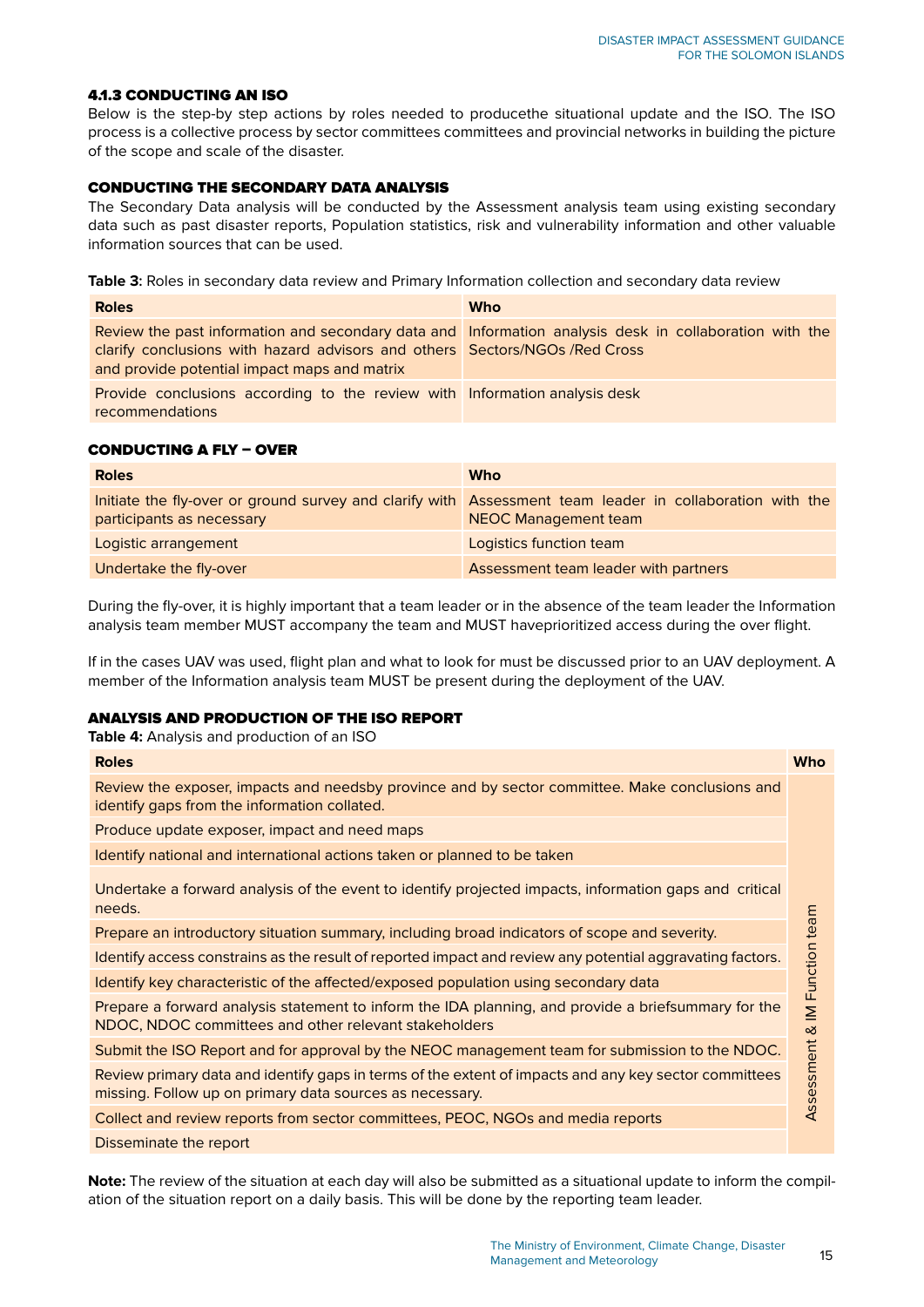## 4.2 INITIAL DAMAGE ASSESSMENT (IDA)

The IDA is intended to provide a credible picture of the extent and severity of the disaster impacts (by province and by sector committees) two weeks from the ISO. It is intended to inform on-going response planning and decision-making and provide the basis for planning and coordinating the Detail Sector Assessment of needs.

## 4.2.1 PURPOSE AND SCOPE

**Table 9**: Purpose, Scope and timeline for IDA

| <b>PURPOSE</b>             | I. Identify the actual extent and severity of the impact of the disaster, with regards<br>to:<br>$\cdot$ Health<br>• Education<br>• Protection<br>• Livelihoods<br>• Infrastructure<br>• Camp Management<br>II. Provide the basis for on-going response planning for<br>• Humanitarian support<br>• Critical Infrastructure<br>• Social services<br>• Livelihoods<br>• Emergency repairs of critical services<br>III. Provide the basis for decision making at the National and Provincial level to<br>support local/ village response.<br>IV. To lead the International Community's response |
|----------------------------|-----------------------------------------------------------------------------------------------------------------------------------------------------------------------------------------------------------------------------------------------------------------------------------------------------------------------------------------------------------------------------------------------------------------------------------------------------------------------------------------------------------------------------------------------------------------------------------------------|
| <b>Main drivers</b>        | The NEOC drives and delivers the IDA.<br>Led and coordinated by the PEOC, the field data collection is collected and<br>collated at the Provincial level, overseen by the P-DOC.<br>Multi-sector and multi-agency inputs require coordination.<br>The NEOC and sector committeeswill support the PEOC in this process.                                                                                                                                                                                                                                                                        |
| <b>Timeline</b>            | Withintwo weeks after the ISO, or 2-3 weeks following the event                                                                                                                                                                                                                                                                                                                                                                                                                                                                                                                               |
| <b>Information Sources</b> | The PEOC will collect primary data from sample villages. The sectorswill<br>provideother primary information. The NEOCwill analyse secondary data to<br>triangulate information as necessary.                                                                                                                                                                                                                                                                                                                                                                                                 |
| <b>Resources</b>           | NEOC, SIG Sectors, Provincial (PEOC, P-DOC, Sectors) NGOs, INGOs, Red Cross,<br>other Donors                                                                                                                                                                                                                                                                                                                                                                                                                                                                                                  |

## 4.2.2: PLANNING FOR AN IDA

Planning for the IDA is undertaken by the PEOC in conjunction with the NEOC. The IDA is informed by the ISO with regards to the locations and sector committees that need to be targeted. A field survey is designed to collect village level data from selected villages in the impacted area.

Locations are chosen as representatives of the impact area including samplesfrom identified hot spots, midlevel impacts and locationsat the extremities. The scope of the field surveys for each Province is determined by the available time frame and resources.

The plan should set out the following in order to effectively undertake the IDA.

- a. Clearly set-out priorities and expected IDA outputs for the actual event
- b. Allocate tasks to members of the assessment team and tasks required from the others(Sectors, PEOC, NEOC)
- c. Agree on reporting time for field teams to PEOC and from PEOC to NEOC
- d. Clearly identify sample locations to gather information as according to the scope of the likely impacts
- e. Clearly identify resources available(Sectors/NGOs) for undertaking the disaster assessment
- f. Identify gaps on resources mobilization for assessment
- g. Clearly spell-out the methodology to collect, collate and analyse assessment information
- h. Clearly spelt out the time at which the IDA report will be made available

This plan mustbe documented in the IDA concept of operation and should be made available to the PEOC by day five after the disaster.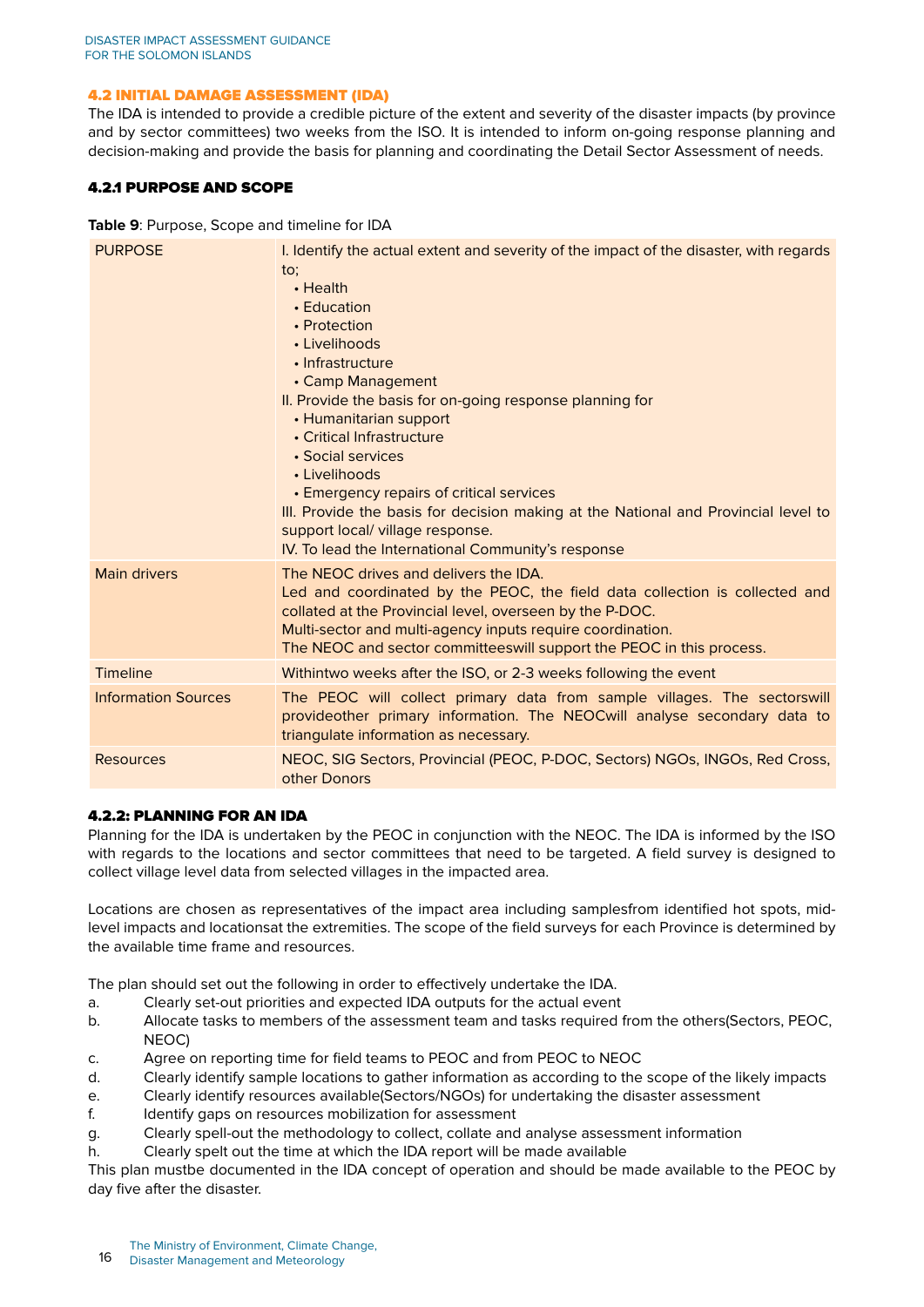## 4.2.3: COMMUNICATING THE PLAN

The IDA plan then must be communicated by the fifth day by the NEOC assessment team after the disaster to the following sectors and agencies.

- 1. Provincial emergency Operation centre(PEOC)
- 2. Agriculture
- 3. Health
- 4. Education
- 5. Infrastructure
- 6. Police
- 7. NGO (Oxfam, World vision, save the children, caritas)
- 8. Red Cross

The PEOC is expected to review the IDA plan and propose modification to the NEOC assessment team (if any). The plan must be agreed by the NEOC assessment and the PEOC beyond reasonable doubts before being implemented.

## 4.2.4: IMPLEMENTING THE IDA PLAN

### **Gathering and Collation of the Information**

The field surveys are organised and undertaken at the Provincial level.The Data collection exercise must be conducted by the Provincial Emergency Response team (PERT). Country level committees, sectors, Red Cross and NGOs are expected to support the PERT.

The NEOC assessment & IM function team will support the PEOC to coordinate the assessment. Assessment teams must report every day at 3pm to the PEOC. The field update report should cover the followings;

- I. Area covered
- II. Immediate findings
- III. Gaps
- IV. Support needed

The NEOC assessment team must establish communication with the PEOC to get an update of the assessment progress each day. This information will be sued to inform the daily situation reports produced by the NEOC. The IDA questionnaire from the kobo toolbox (Mobile device) must be completed and submitted at the end of each day. This will allow the Assessment & IM functional team to verify the information and start analysing the assessment findings accordingly.

### 4.2.4.2: Information analysis, building and mapping

The NEOC analyses the information in order to build the picture, the GIS & Mapping team are obliged to provide the impact map to develop the IDA report.

By reviewing all the available information, assessing what it means and preparing the IDA, gaps are identified for future checking/clarification, and judgements are made on information that appears unrealistic. The IDA is prepared to an agreed format, by province and by sector.

The dissemination of the IDA report is detailed on part 4, section 4.3.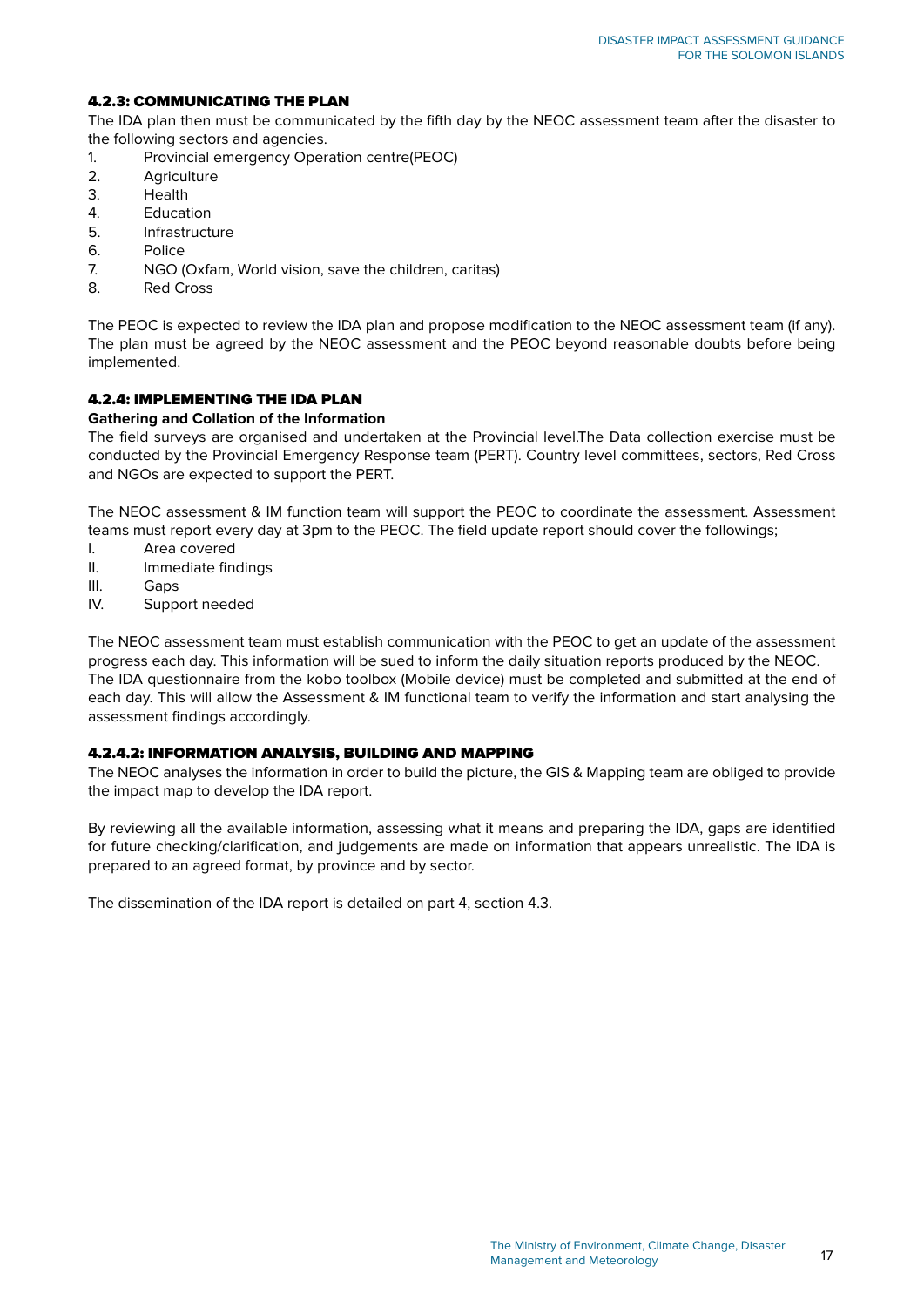## 4.2.5: ROLES AND FUNCTIONS FOR IDA

**Table 10:** Roles and functions during the IDA

| <b>ROLES/FUNCTIONS</b>                                                                                                                                                                                                                                                                                                                                                                                                                                                                                                                                                                                                                                                                                                                                                               | <b>WHO</b>                                                                 |
|--------------------------------------------------------------------------------------------------------------------------------------------------------------------------------------------------------------------------------------------------------------------------------------------------------------------------------------------------------------------------------------------------------------------------------------------------------------------------------------------------------------------------------------------------------------------------------------------------------------------------------------------------------------------------------------------------------------------------------------------------------------------------------------|----------------------------------------------------------------------------|
| $\sqrt{}$ IDA planning (using the scope and scale from the ISO).<br>$\sqrt{}$ Identify and activate information sources as per part 2, section 2.2<br>√ Launch and coordinate the IDA process<br>√ Collate reports coming in from Kobo and other information sources<br>$\sqrt{2}$ Produce and update impact maps by province and sectors<br>√ Analyse and judge the information available<br>√ Build a picture by Province and sectors and produce the IDA<br>√ Deployed to support PEOC and consolidate IDA reports if needed                                                                                                                                                                                                                                                      | <b>NEOC</b><br><b>ASSESSMENT&amp;</b><br><b>IM FUNCTION</b><br><b>TEAM</b> |
| $\sqrt{\frac{1}{1}}$ Set-up the PEOC and activate information sources<br>$\sqrt{ }$ Review and adjust the IDA concept of Operation from the NEOC<br>$\sqrt{}$ Plan the field deployment for the IDA;<br>√ Number of survey teams and composition – includes provincial, sectors and NGOs staff<br>supplemented at the local level<br>√ Particular of villages to be visited<br>$\sqrt{}$ Tools to be used<br>√ Reporting lines and time<br>√ Logistics support and arrangement<br>√ Activate the field assessment<br>√ Assessment Briefing on tools and timeline<br>√ Field teams report information back to PEOC on daily basis via kobo and compile end of<br>deployment report<br>√ PEOC compile reports to inform the NEOC and continue with response planning and<br>activation | <b>PEOC</b>                                                                |
| $\sqrt{}$ Present the assessment concept of Operation to the PDC<br>$\sqrt{ }$ Facilitate the preparation of the deployment plan<br>$\sqrt{\phantom{a}}$ Assist in the activation<br>√ Report to the NEOC assessment coordinator                                                                                                                                                                                                                                                                                                                                                                                                                                                                                                                                                     | <b>PROVINCIAL</b><br><b>DISASTER</b><br><b>OFFICER (PDO)</b>               |
| √ Provide enabling support (resource provision) to the implementation of the IDA at the SECTORS/<br>Provincial and national level;<br>$\sqrt{2}$ Provision of member to the NEOC assessment team<br>√ Provincial sector representative to be part of the PEOC<br>$\sqrt{}$ Deliver a sector IDA and review IDA drafts<br>√ Provide linkage to access resources and commitment<br>$\sqrt{2}$ Sectors and agencies must share relevant information with the NEOC                                                                                                                                                                                                                                                                                                                       | <b>AGENCIES</b>                                                            |
| √ Undertake village assessment and assist the assessment team where possible<br>$\sqrt{2}$ Provide credible information to the assessors<br>√ Build partnership with the PEOC and the P-DOC                                                                                                                                                                                                                                                                                                                                                                                                                                                                                                                                                                                          | <b>AFFECTED</b><br><b>COMMUNITY</b>                                        |

#### 4.3. DETAILED SECTOR ASSESSMENTS(DSA)

The detail sector assessment is an assessment conducted after the IDA and will last for 3 – 4 weeks after the disaster. This assessment must be conducted by respective affected sectors. The DSA should be managed by each sectors and coordinated by the NDMO.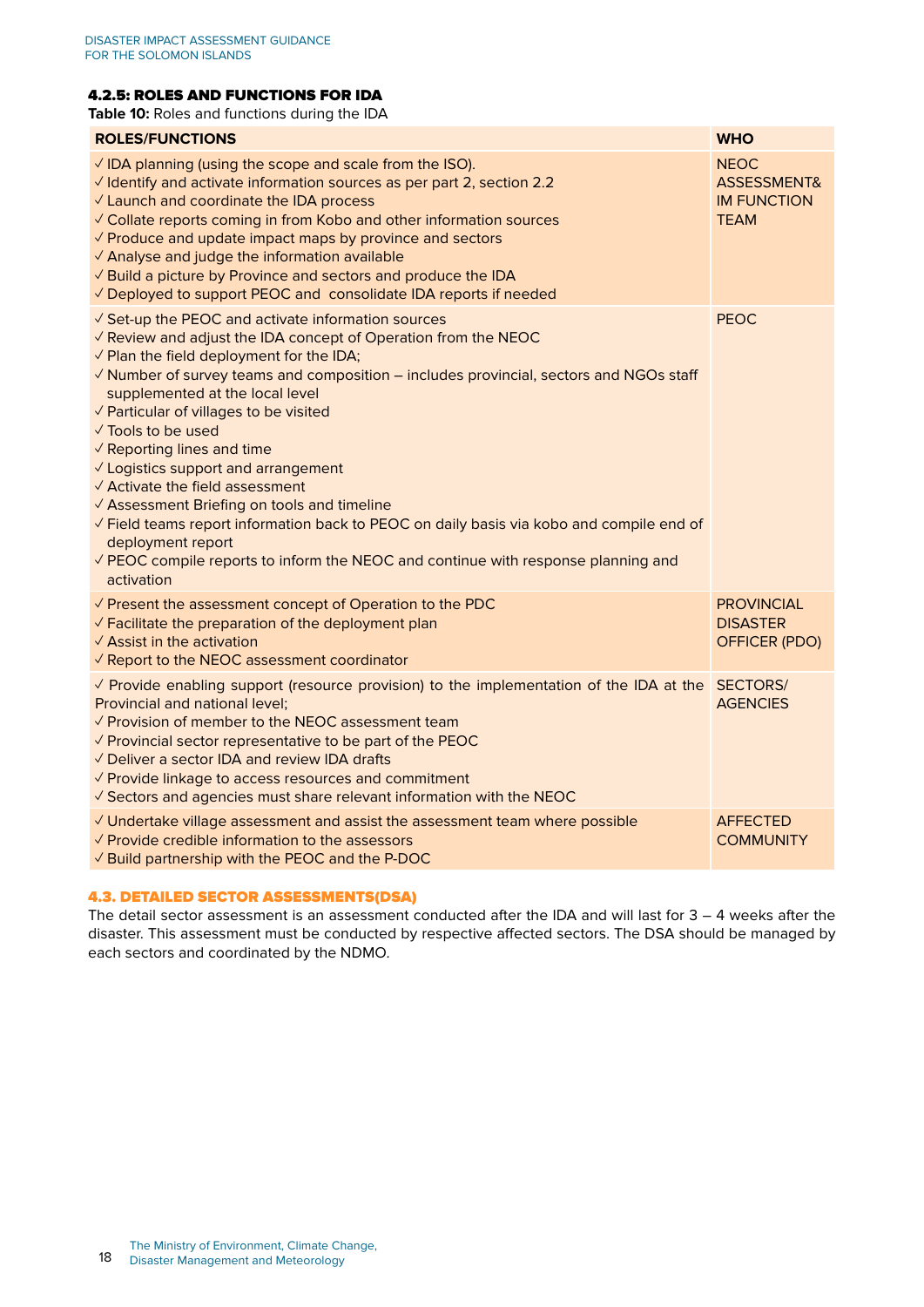## 4.3.1 PURPOSE AND SCOPE

**Table 11**: Purpose, scope and timeline for DSA

#### **STAGE 3: DETAILED SECTOR ASSESSMENT**

| Main drivers               | The sectors drive this assessment, coordinated by NEOC with the support from PHP<br>if necessary |
|----------------------------|--------------------------------------------------------------------------------------------------|
| <b>PURPOSE</b>             | a. Determine the overall economic impact of the disaster.                                        |
|                            | b. Determine the recovery and rehabilitation needs of each sector.                               |
|                            | c. Determine what types of long-term assistance are required.                                    |
|                            | d. Identify the types of action required to minimize damage from future events.                  |
| <b>Timeline</b>            | Three weeks and onwards, after the event                                                         |
| <b>Information Sources</b> | Primary data sources, such as in-depth assessment.                                               |
| <b>Resources</b>           | SIG, NDOC committees, External partners, Provincial Government.                                  |

## 4.3.2 BASIS FOR DSA

The implementation of the DSA should managed by each Sector committees (Health, Education, Agriculture, Infrastructure). They are required to plan and implement the detailed sector assessment building from the finding in IDA.

Each respective sector is expected to develop;

- Respective DSA questionnaires
- Develop process of how the DSA will be conducted
- DSA reporting format
- Implementation plan for DSA

The NEOC assessment team will provide technical support to respective sectors if needed.The detail sector assessment will be the basis for leading into the PDNA for recovery and rehabilitation purposes.

# 5.0 CONCLUSION

The Initial situational overview which isissued within 72hours after a disaster is the driven by the National emergency operation centre. The PEOC, sectors, NGOs rolesare to support and share relevant impact information, which is critical to buildinga clear understanding of the situation. No matter what the ISO will be disseminated at this given timeframe.

The Initial damage assessment must be planned and implemented by at the Provincial level by the Provincial Emergency Operation Centre and the sectors that are present in the Provinces. This will be supported by the NEOC and the government agencies at a national level where appropriate. The outcome of this assessment will be disseminated 2 weeks after the disaster.

Affected government sectors are expected to conduct their Detail Sector Assessment following an IDA. These findings will inform the recovery and rehabilitation process

Information sharing is paramount; therefore it's critical that sector committees, NGOs and affected community collaborate.Through collaborative information sharing it will be possible to identify priority needs and as such support decision makers coordinating an effective response.

### **BIBLIOGRAPHY**

IFRC and ICRC, 2008. Guidance for assessment in emergency. Switzerland: IFRC and ICRC.

SIG, 2010. National Disaster Risk Management plan 2010. Honiara: National Disaster Council.

UN OCHA, 2012. Operational guidance for coordinated assessment in humanitarian crisis. Switzerland: UNOCHA.

UNDAC, 2006. Disaster Assessment. Unknown ed. Unknown: Unknown.

UNOCHA, 2012. Multi-cluster/sector initial rapid assessment. Switzerland: UN OCHA.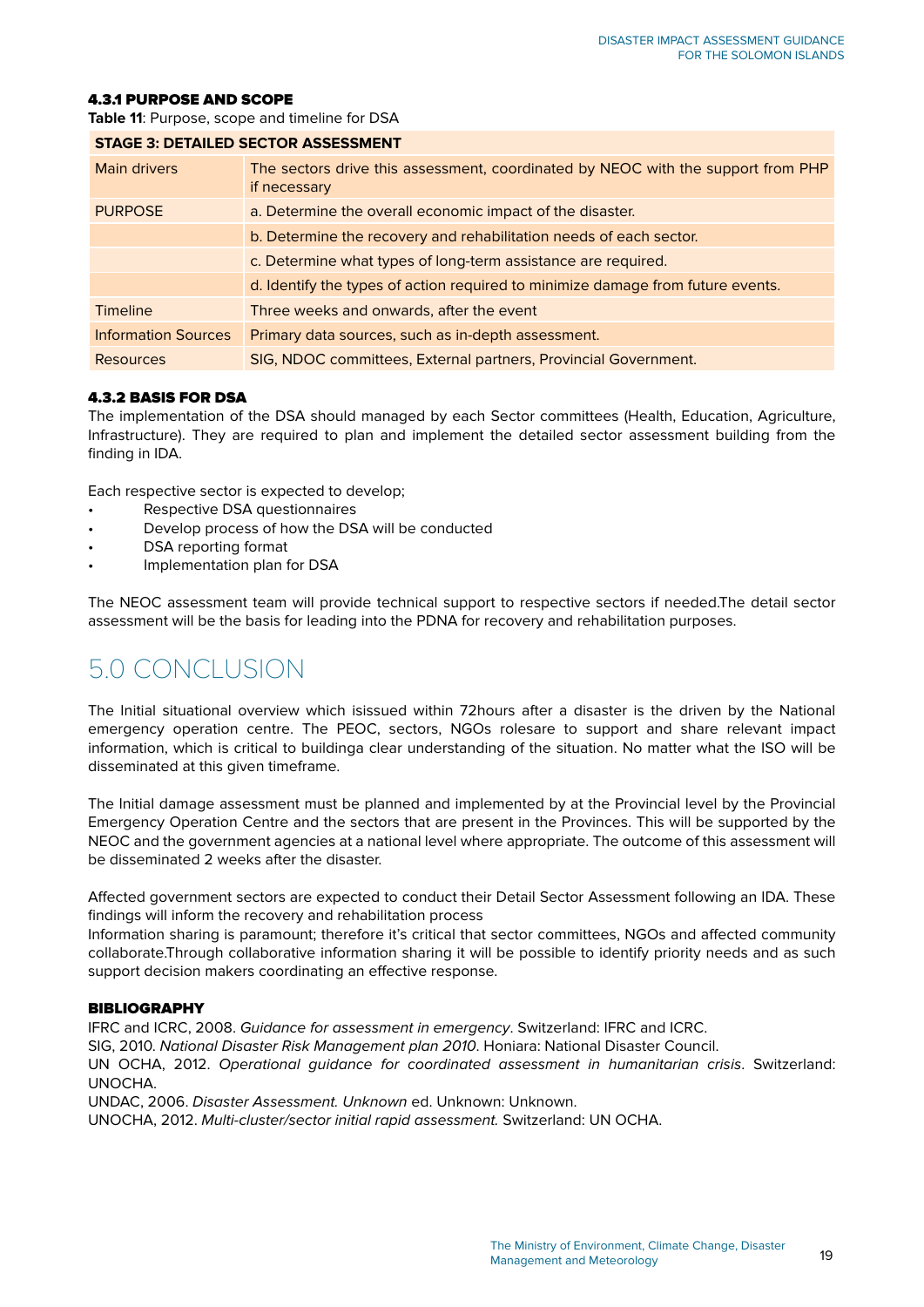# ANNEXES

## Annex 1: Assessment forms

In an event of the disaster and there is a need to conduct an assessment the NEOC will deploy the assessment projects on Kobo. Each stakeholder at the National and Provincial level will be directed to the specific assessment form and project.

## Annex 2: Installation instruction for Kobo collect

## Installation of Kobo collect

- 1. Download Kobo collect from your google store and install the app on your android phone
- 2. On your Android device, open KoBoCollect and open the General Settings (this may be in the top right of your screen, the bottom right, or a button in the center bottom - depending on your Android version)



- 3. In General Settings, under URL, enter the server URL. E.g https://kc.kobotoolbox.org or https://kc.humanitarianresponse.info (you need to request the URL from the NEOC)
- 4. Now you can get blank form and start you data collection by filling in the blank form.

Please click on the link provided for further instructions.

http://support.kobotoolbox.org/customer/en/portal/articles/1653782-collecting-data-with-kobocollect-onandroid

### Annex 3: Reporting templates

The following reporting templates are available on the NDMO website(http://www.ndmo.gov.sb/):

- Sit-rep
- ISO
- IDA
- Concept of Operation template
- 5W reporting Matrix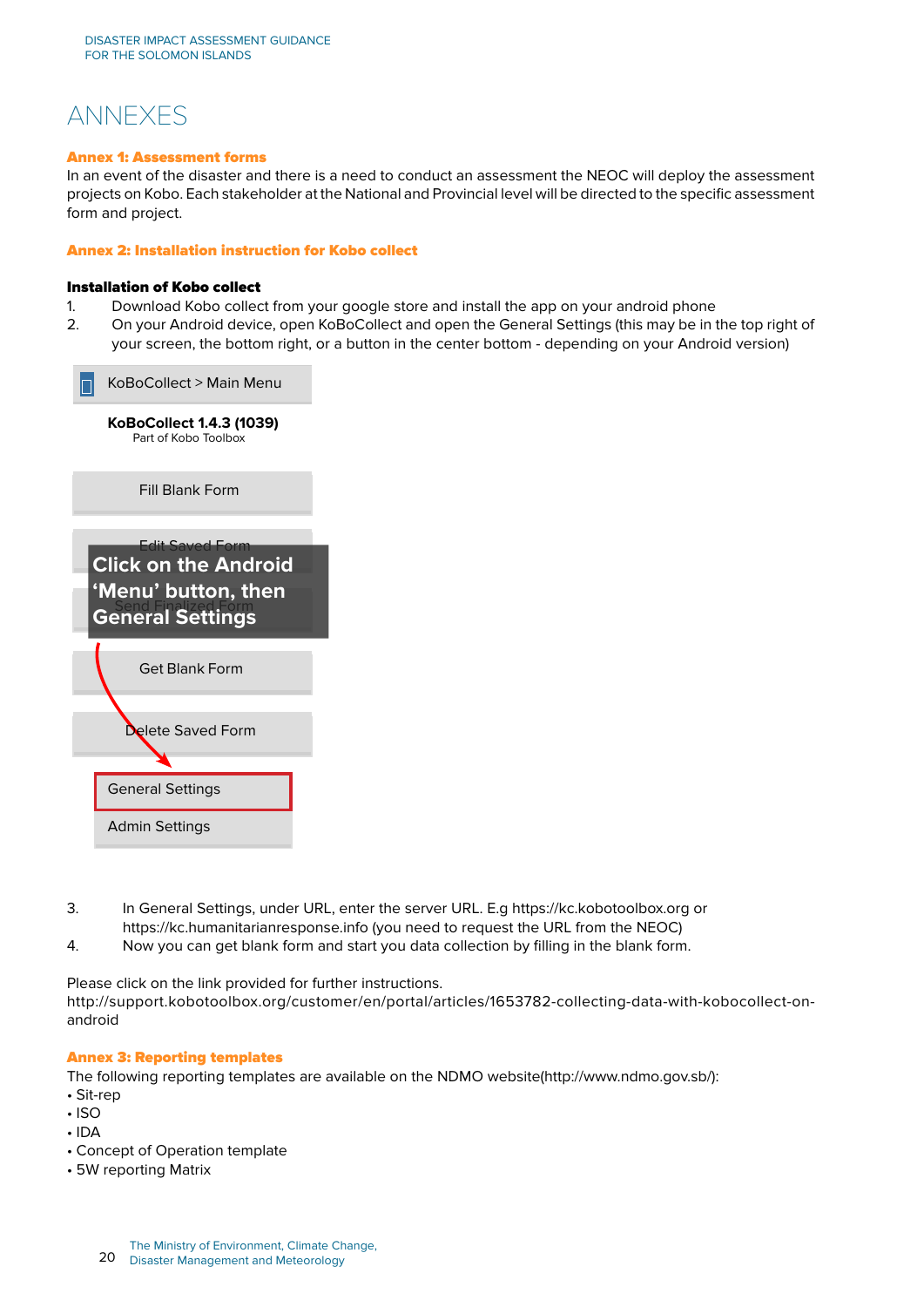DISASTER IMPACT ASSESSMENT GUIDANCE FOR THE SOLOMON ISLANDS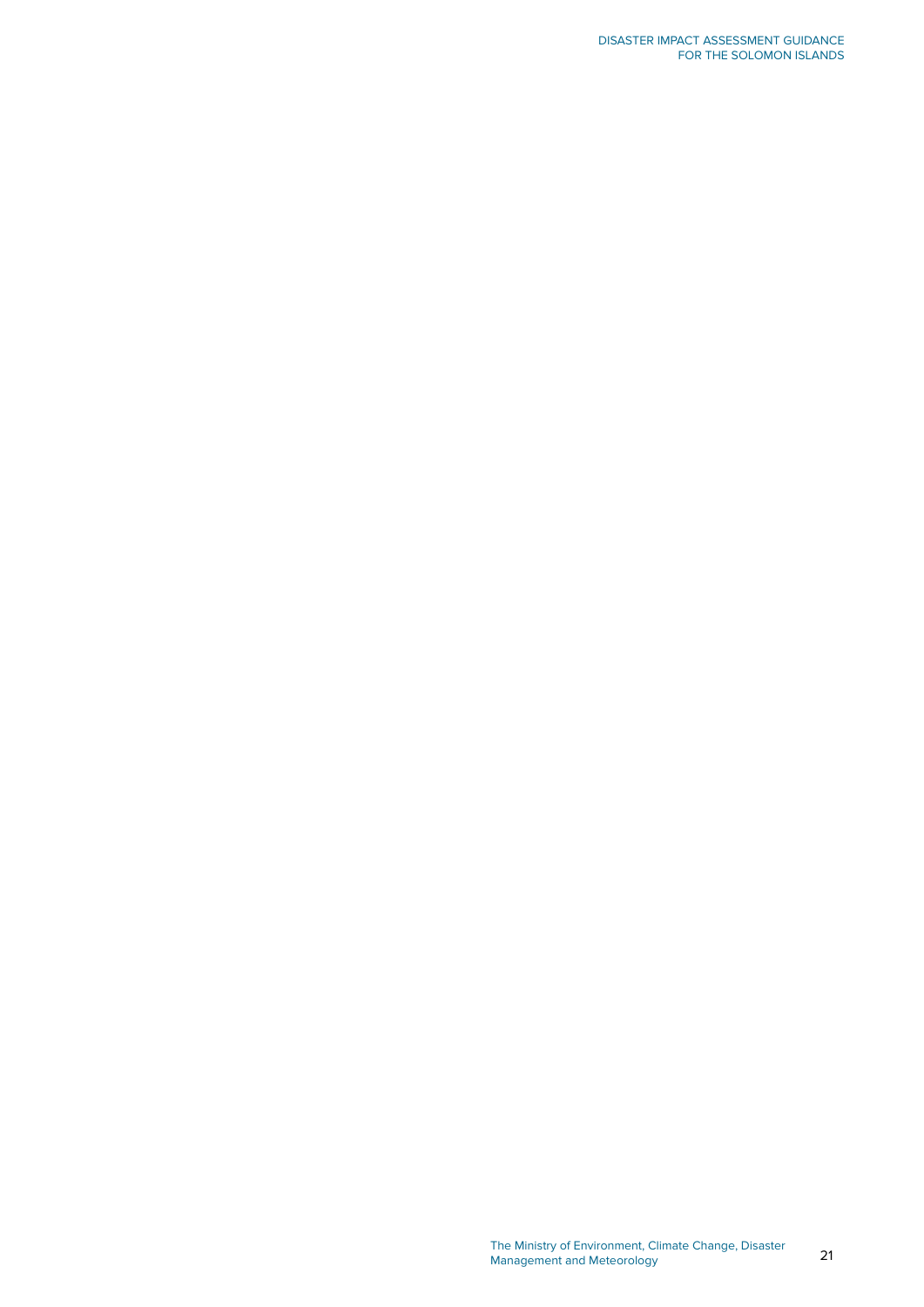DISASTER IMPACT ASSESSMENT GUIDANCE FOR THE SOLOMON ISLANDS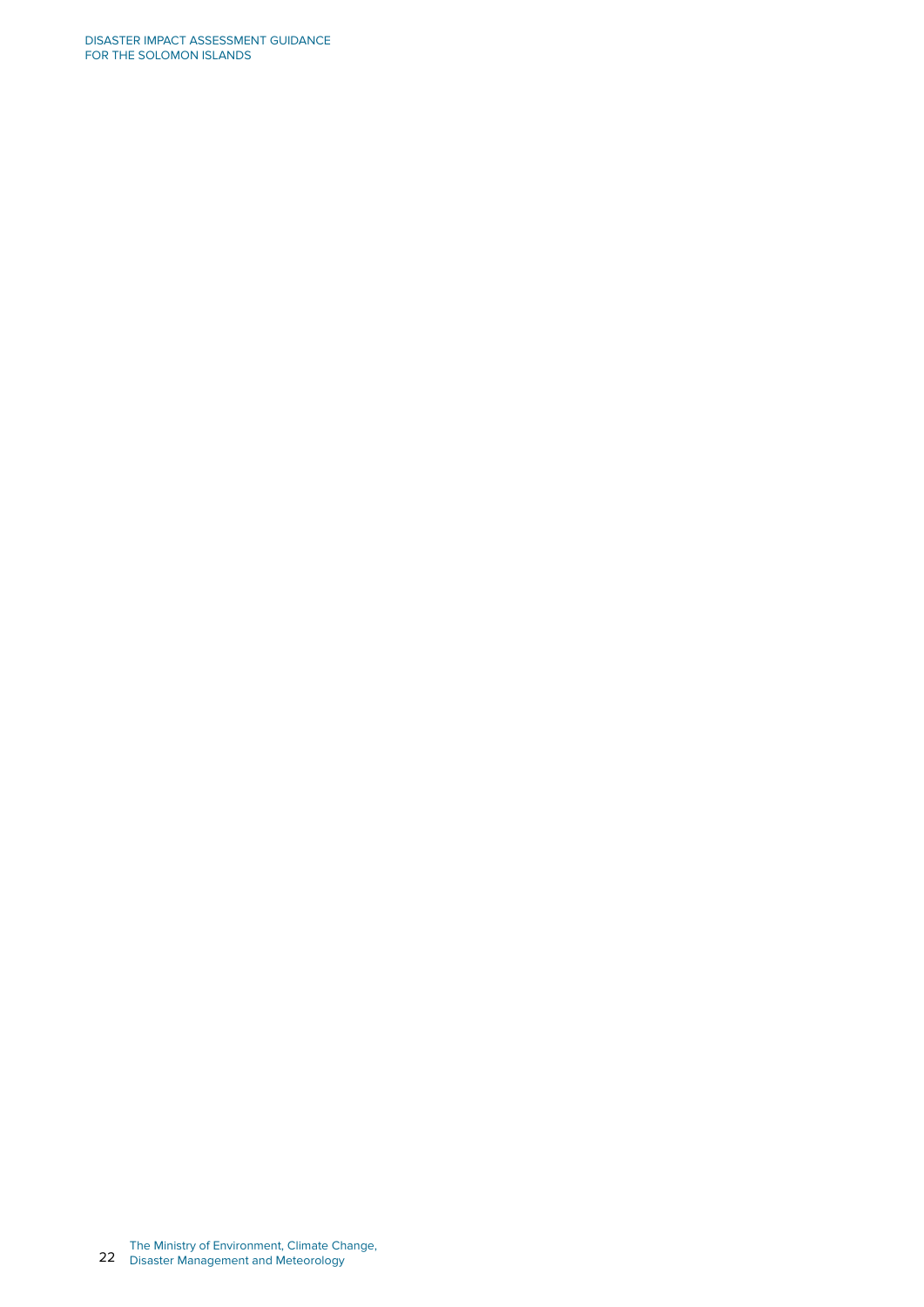DISASTER IMPACT ASSESSMENT GUIDANCE FOR THE SOLOMON ISLANDS